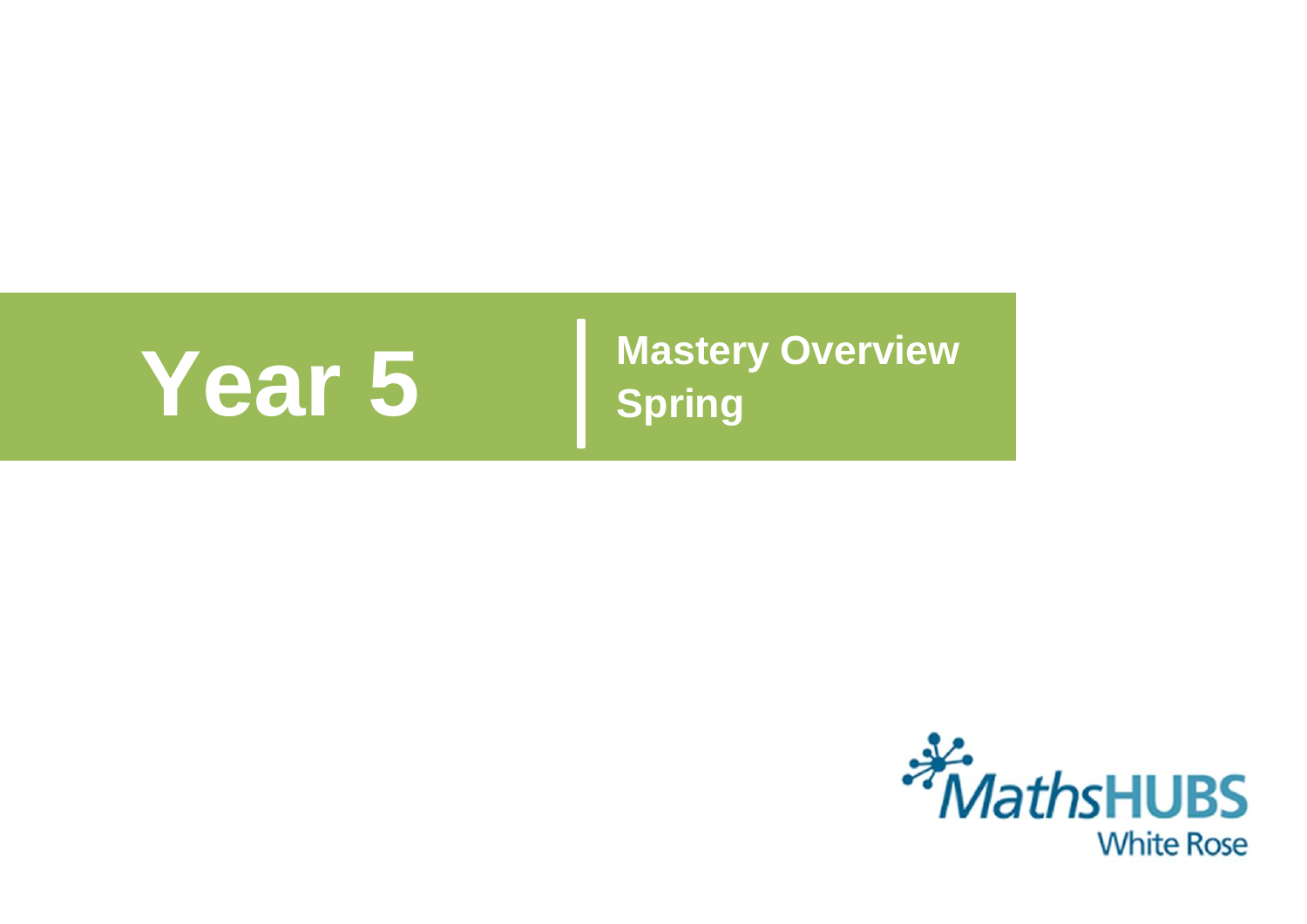### **SOL Overview**

As well as providing term by term overviews for the new National Curriculum, as a Maths Hub we are aiming to support primary schools by providing more detailed Schemes of Learning, which help teachers plan lessons on a day to day basis.

The following schemes provide exemplification for each of the objectives in our new term by term overviews, which are linked to the new National Curriculum. The schemes are broken down into fluency, reasoning and problem solving, which are the key aims of the curriculum. Each objective has with it examples of key questions, activities and resources that you can use in your classroom. These can be used in tandem with the mastery assessment materials that the NCETM have recently produced.

In addition to this we have also creates our own network area where teachers form across the country can share their lesson plans and resources that are linked to our schemes.

We hope you find them useful. If you have any comments about this document or have any ideas please do get in touch.

### *The White Rose Maths Hub Team*

© Trinity Academy Halifax 2015 [mathshub@trinityacademyhalifax.org](mailto:mathshub@trinitYACADEMYHALIFAX.ORG)

### **Assessment**

Alongside these curriculum overviews, our aim is also to provide a free assessment for each term's plan. Each assessment will be made up of two parts:

**Part 1: Fluency based arithmetic practice Part 2: Reasoning based questions** 

You can use these assessments to determine gaps in your students' knowledge and use them to plan support and intervention strategies.

units with your and

The assessments have been designed with new KS2 SATS in mind. All of the assessments will be ready by 30 November 2015.

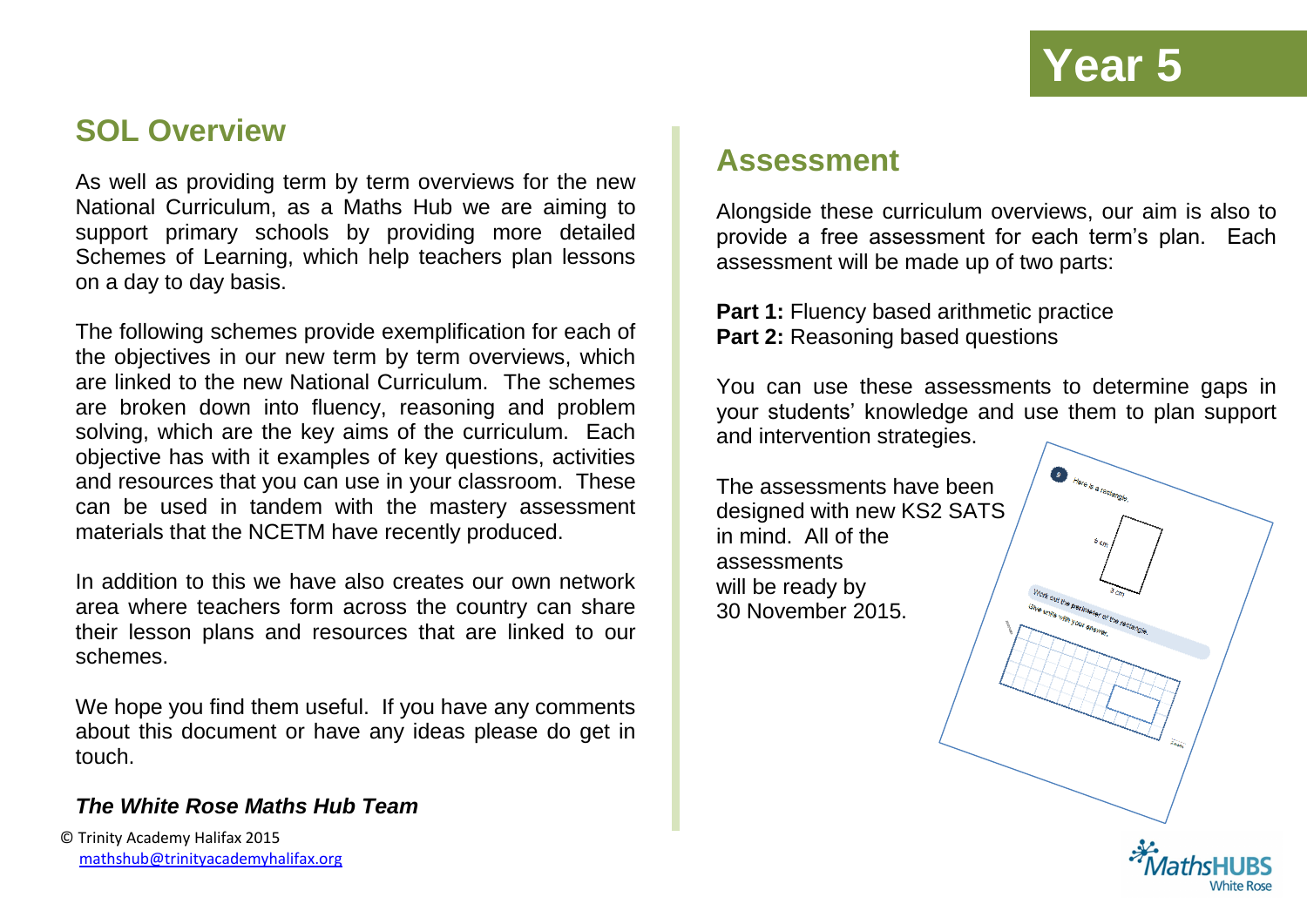### **Teaching for Mastery**

These overviews are designed to support a mastery approach to teaching and learning and have been designed to support the aims and objectives of the new National Curriculum.

The overviews:

- have number at their heart. A large proportion of time is spent reinforcing number to build competency
- ensure teachers stay in the required key stage and support the ideal of depth before breadth.
- ensure students have the opportunity to stay together as they work through the schemes as a whole group
- provide plenty of time to build reasoning and problem solving elements into the curriculum.

### **Concrete – Pictorial – Abstract**

As a hub we believe that all students, when introduced to a key new concept, should have the opportunity to build competency in this topic by taking this approach.

**Concrete** – students should have the opportunity to use concrete objects and manipulatives to help them understand what they are doing.

**Pictorial** – students should then build on this concrete approach by using pictorial representations. These representations can then be used to reason and solve problems.



**An example of a bar modelling diagram used to solve problems.**

**Abstract** – with the foundations firmly laid, students should be able to move to an abstract approach using numbers and key concepts with confidence.

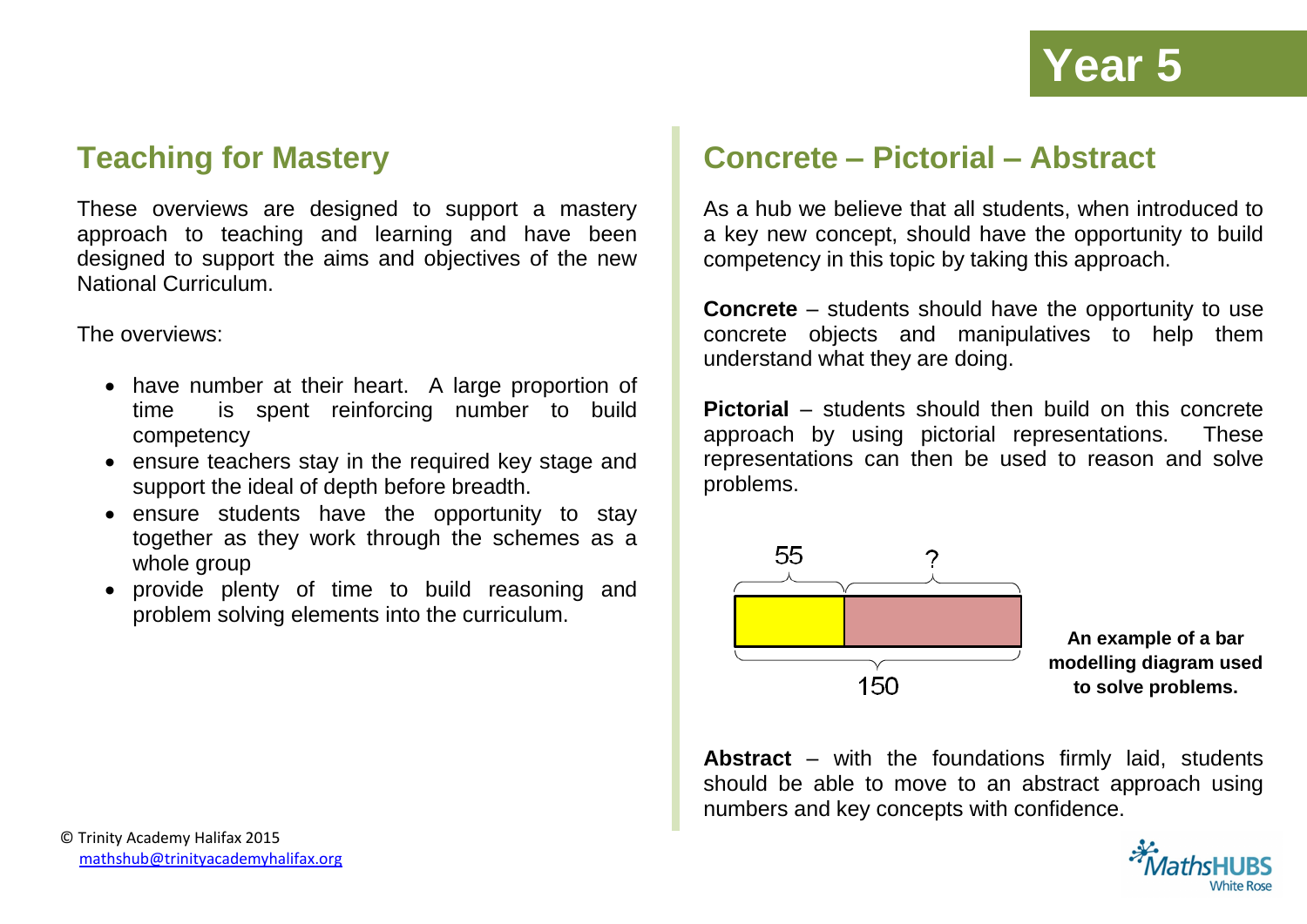### **Frequently Asked Questions**

### *We have bought one of the new Singapore textbooks. Can we use these curriculum plans?*

Many schools are starting to make use of a mastery textbook used in Singapore and China, the schemes have been designed to work alongside these textbooks. There are some variations in sequencing, but this should not cause a large number of issues.

### *If we spend so much time on number work, how can we cover the rest of the curriculum?*

Students who have an excellent grasp of number make better mathematicians. Spending longer on mastering key topics will build a student's confidence and help secure understanding. This should mean that less time will need to be spent on other topics.

In addition schools that have been using these schemes already have used other subjects and topic time to teach and consolidate other areas of the mathematics curriculum.

### *My students have completed the assessment but they have not done well.*

This is your call as a school, however our recommendation is that you would spend some time with the whole group focussing on the areas of the curriculum that they don't appear to have grasped. If a couple of students have done well then these could be given rich tasks and deeper problems to build an even deeper understanding.

### *Can we really move straight to this curriculum plan if our students already have so many gaps in knowledge?*

The simple answer is yes. You might have to pick the correct starting point for your groups. This might not be in the relevant year group and you may have to do some consolidation work before.

These schemes work incredibly well if they are introduced from Year 1 and continued into Year 2, then into Year 3 and so on.

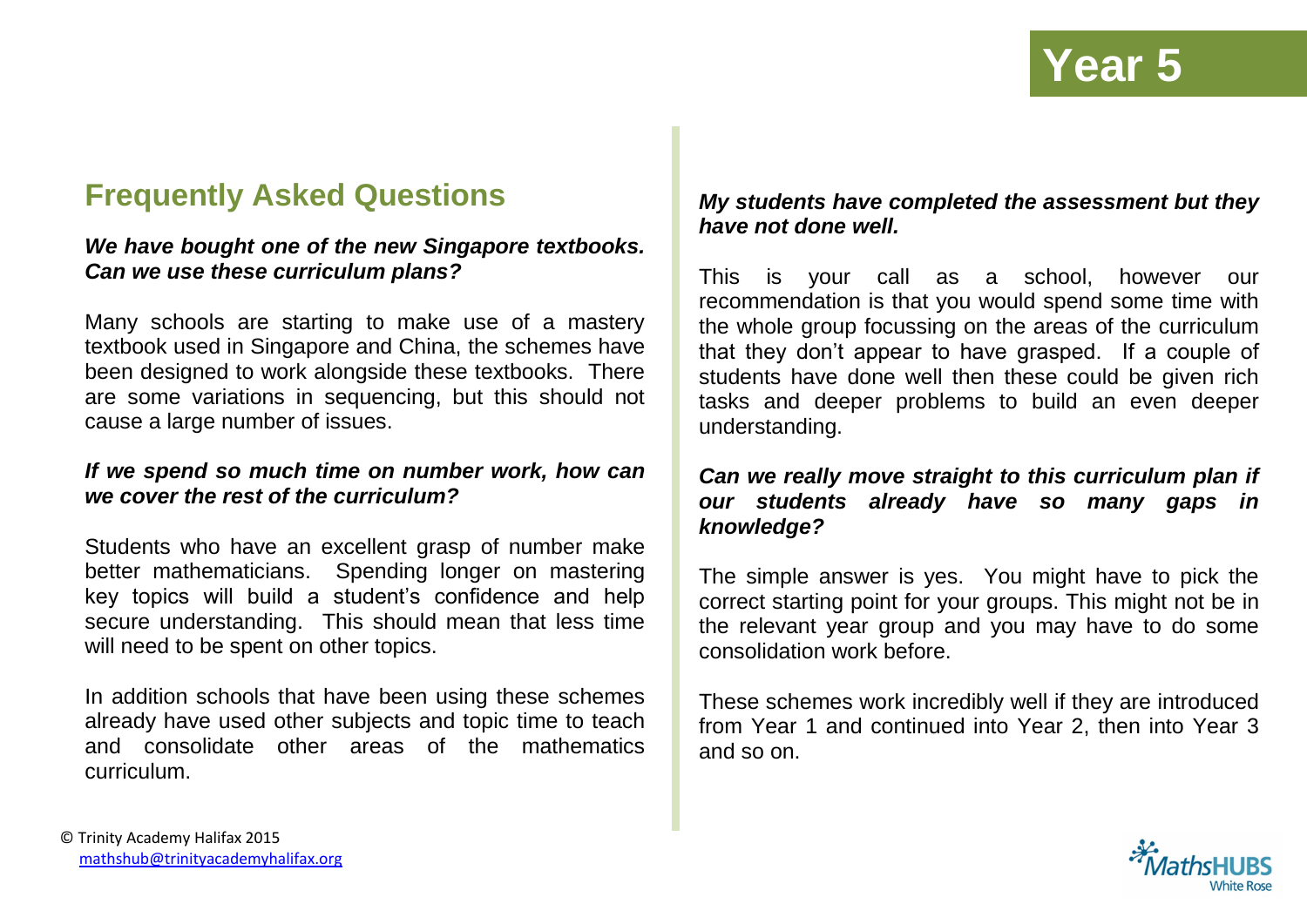

### **NCETM Mastery Booklets**

In addition to the schemes attached the NCETM have developed a fantastic series of problems, tasks and activities that can be used to support 'Teaching for Mastery'. They have been written by experts in mathematics.

It will also give you a detailed idea of what it means to take a mastery approach across your school. Information can be found on the link below.

<https://www.ncetm.org.uk/resources/46689>



### **WRMH Primary Network**

Over the past 12 months we have been working with a company called MyFlo to develop a free online platform where teachers from across our region (and wider) can share their own resources and lesson plans based on this new curriculum. All our overviews, schemes and assessment materials will be made available on the MyFlo network.

### **Everyone Can Succeed**

As a Maths Hub we believe that all students can succeed in mathematics. We don't believe that there are individuals who can do maths and those that can't. A positive teacher mindset and strong subject knowledge are key to student success in mathematics.

### **More Information**

If you would like more information on 'Teaching for Mastery' you can contact the White Rose Maths Hub at [mathshub@trinityacademyhalifax.org](mailto:mathshub@trinityacademyhalifax.org)

We are offering courses on:

- Bar Modelling
- Teaching for Mastery
- Year group subject specialism intensive courses become a Maths expert.

Our monthly newsletter also contains the latest initiatives we are involved with. We are looking to improve maths across our area and on a wider scale by working with other Maths Hubs across the country.

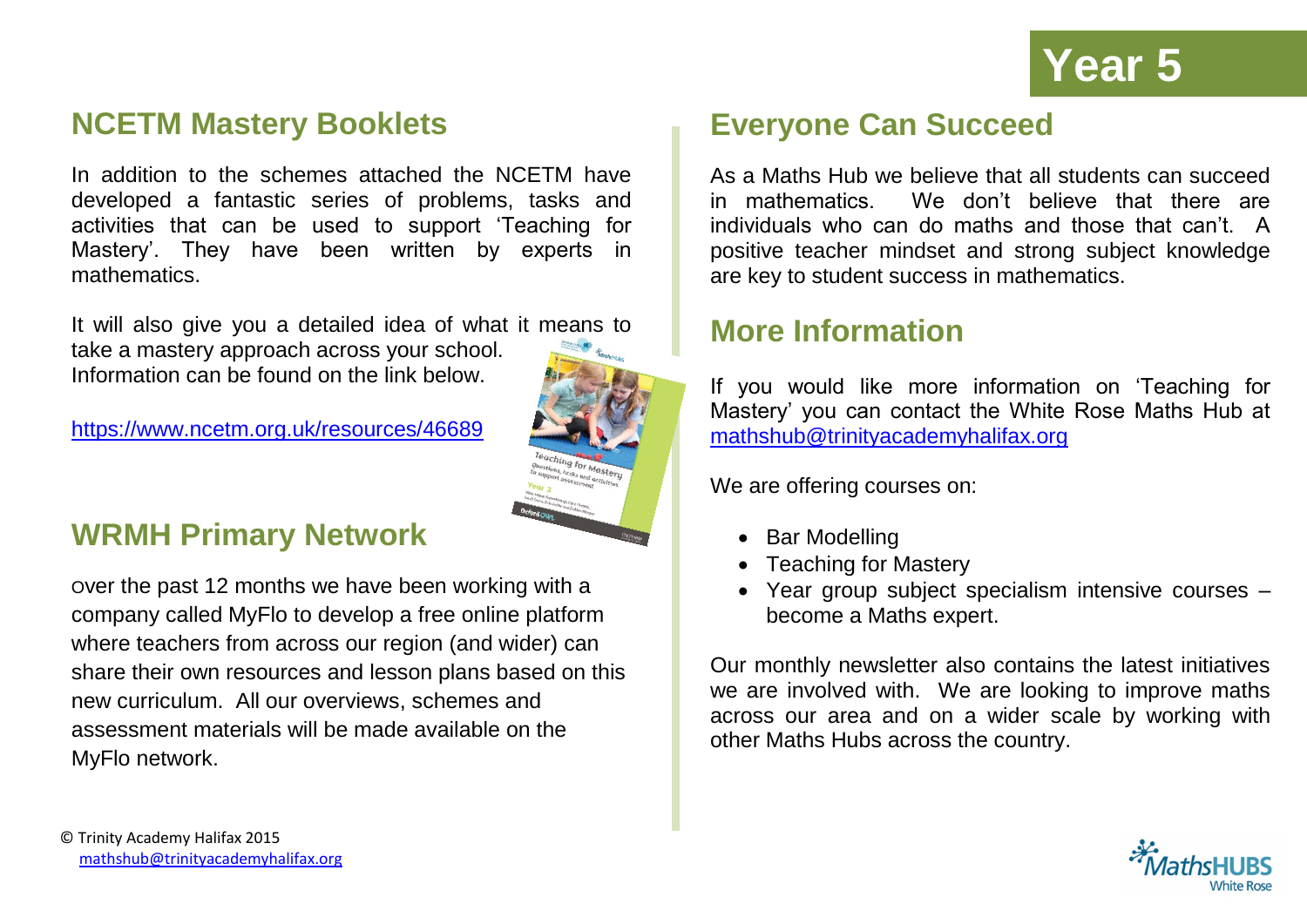### **Year 5 Overview**

|        | Week 1                                                                          | Week 2 | Week 3                                     | Week 4                            | Week 5                                           | Week 6              | Week 7                  | Week 8                             | Week 9                          | Week 10                   | Week 11 | Week 12 |
|--------|---------------------------------------------------------------------------------|--------|--------------------------------------------|-----------------------------------|--------------------------------------------------|---------------------|-------------------------|------------------------------------|---------------------------------|---------------------------|---------|---------|
| Autumn | <b>Number: Addition and</b><br><b>Number: Place Value</b><br><b>Subtraction</b> |        | <b>Number: Multiplication and Division</b> |                                   |                                                  | <b>Statistics</b>   |                         |                                    |                                 |                           |         |         |
| Spring | <b>Number: Fractions</b>                                                        |        |                                            | <b>Number: Decimals</b>           |                                                  |                     |                         | <b>Number: Percentages</b>         |                                 |                           |         |         |
| Summer | <b>Geometry:</b><br><b>Angles</b>                                               |        |                                            | <b>Geometry:</b><br><b>Shapes</b> | and<br>Geometry:<br><b>Direction</b><br>Position | <b>Measurement-</b> | <b>Converting Units</b> | <b>Numbers</b><br>Number:<br>Prime | and<br>Perimeter<br><b>Area</b> | <b>Measures</b><br>volume |         |         |

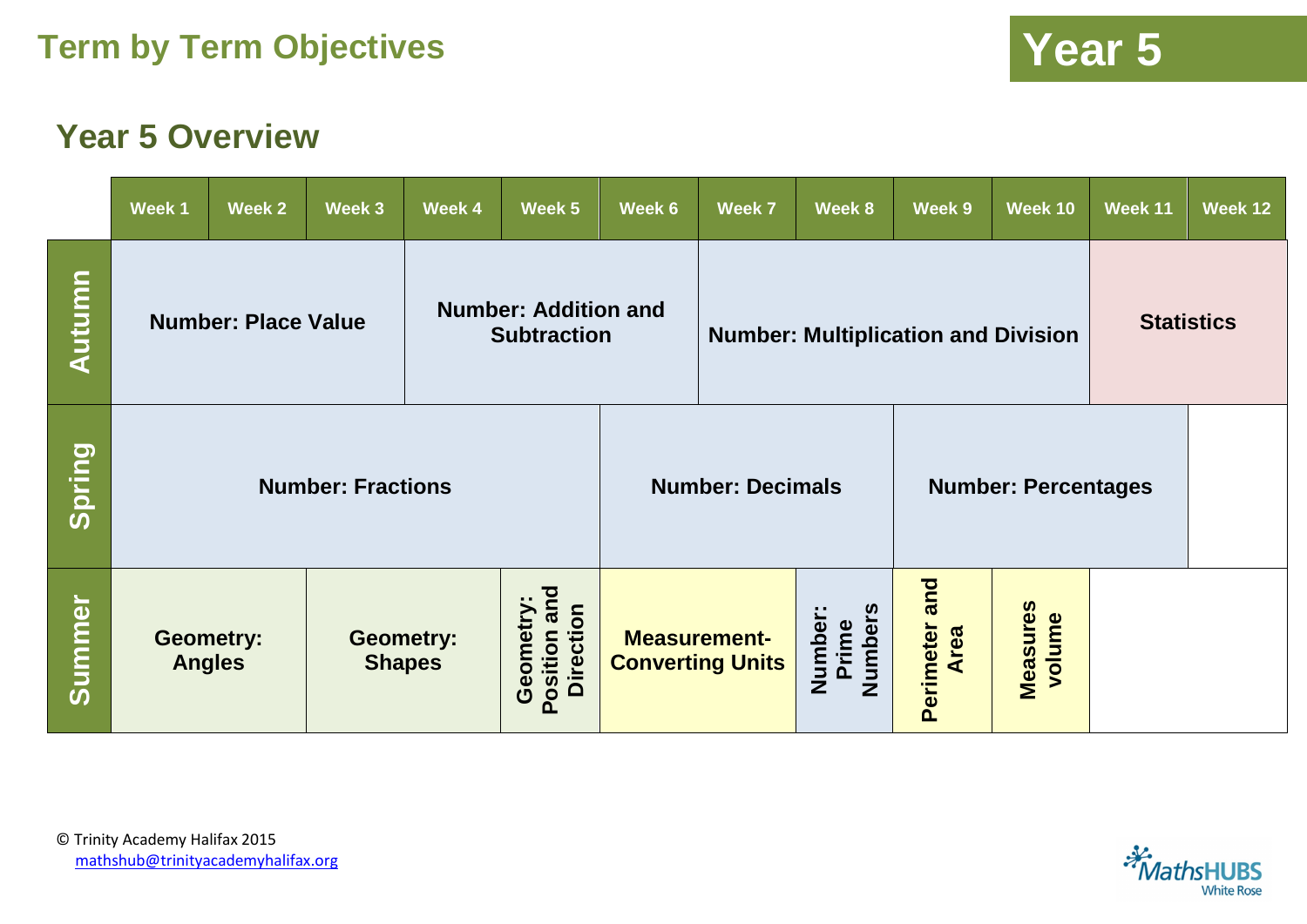| <b>Year Group</b> |  | Term | <b>Spring</b> |
|-------------------|--|------|---------------|
|-------------------|--|------|---------------|

| Week 1                                                             | Week 2                               | Week 3                                                                                      | Week 4                                                                                                                                                                                                                                                                                                                                                                                                                                                                                                                                                                                                                                                                                                                           | Week <sub>5</sub> | Week 6                                                                                                                 | <b>Week 7</b>                                                                                                                                                                                                                                                                                                                                                                                                                                                                                                              | Week 8 | Week 9                                      | Week 10                                                                                                                                                                                                                                                                                                                                                                                                           | Week 11 | Week 12                                                                                                                                    |
|--------------------------------------------------------------------|--------------------------------------|---------------------------------------------------------------------------------------------|----------------------------------------------------------------------------------------------------------------------------------------------------------------------------------------------------------------------------------------------------------------------------------------------------------------------------------------------------------------------------------------------------------------------------------------------------------------------------------------------------------------------------------------------------------------------------------------------------------------------------------------------------------------------------------------------------------------------------------|-------------------|------------------------------------------------------------------------------------------------------------------------|----------------------------------------------------------------------------------------------------------------------------------------------------------------------------------------------------------------------------------------------------------------------------------------------------------------------------------------------------------------------------------------------------------------------------------------------------------------------------------------------------------------------------|--------|---------------------------------------------|-------------------------------------------------------------------------------------------------------------------------------------------------------------------------------------------------------------------------------------------------------------------------------------------------------------------------------------------------------------------------------------------------------------------|---------|--------------------------------------------------------------------------------------------------------------------------------------------|
| <b>Number: Fractions</b><br>the same number.<br>$\frac{71}{100}$ . | supported by materials and diagrams. | as a mixed number [for example $\frac{2}{5} + \frac{4}{5} = \frac{6}{5} = 1 \frac{1}{5}$ ]. | Compare and order fractions whose denominators are multiples of<br>Identify, name and write equivalent fractions of a given fraction,<br>represented visually including tenths and hundredths.<br>Recognise mixed numbers and improper fractions and convert<br>from one form to the other and write mathematical statements >1<br>Add and subtract fractions with the same denominator and<br>denominators that are multiples of the same number.<br>Multiply proper fractions and mixed numbers by whole numbers,<br>Read and write decimal numbers as fractions $[$ for example 0.71 =<br>Solve problems involving multiplication and division, including<br>scaling by simple fractions and problems involving simple rates. |                   | <b>Number: Decimals</b><br>places.<br>decimal equivalents.<br>three decimal places.<br>and 1000.<br>including scaling. | Read, write, order and compare<br>numbers with up to three decimal<br>Recognise and use thousandths and<br>relate them to tenths, hundredths and<br>Round decimals with two decimal<br>places to the nearest whole number<br>and to one decimal place.<br>Solve problems involving number up to<br>Multiply and divide whole numbers and<br>those involving decimals by 10, 100<br>Use all four operations to solve<br>problems involving measure [for<br>example, length, mass, volume,<br>money] using decimal notation, |        | Number: Percentages<br>multiple of 10 or 25 | Recognise the per cent symbol (%)<br>and understand that per cent relates<br>to 'number of parts per hundred', and<br>write percentages as a fraction with<br>denominator 100, and as a decimal.<br>Solve problems which require<br>knowing percentage and decimal<br>equivalents of $\frac{1}{2}$ , $\frac{1}{4}$ , $\frac{1}{5}$ , $\frac{2}{5}$ , $\frac{4}{5}$ and those<br>fractions with a denominator of a |         | Time at the<br>beginning or<br>end of the<br>term for<br>consolidation<br>gap filling,<br>seasonal<br>activities,<br>assessments<br>, etc. |

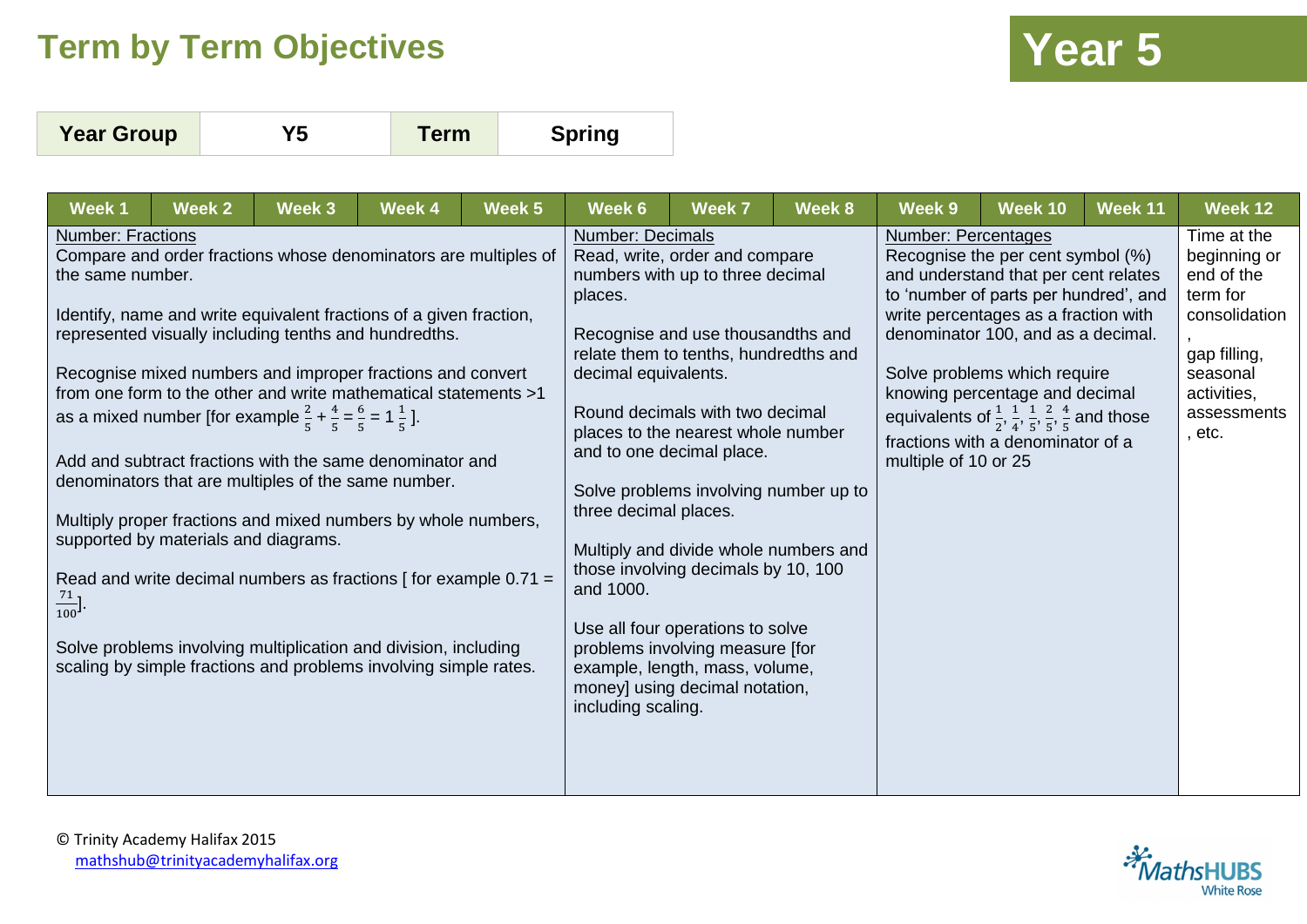|           | <b>National Curriculum Statement</b>                                                   | <b>All Students</b>                                                                                                                                                                                                                                                       |                                                                                                                                                                                                                                                                                                                                                                                                                                                               |                                                                                                                                                                                                                                                                                                                                                                                                                                                                                                                                                                                                                                                                                                                                                                                                                                                                                                                                    |  |  |  |  |  |
|-----------|----------------------------------------------------------------------------------------|---------------------------------------------------------------------------------------------------------------------------------------------------------------------------------------------------------------------------------------------------------------------------|---------------------------------------------------------------------------------------------------------------------------------------------------------------------------------------------------------------------------------------------------------------------------------------------------------------------------------------------------------------------------------------------------------------------------------------------------------------|------------------------------------------------------------------------------------------------------------------------------------------------------------------------------------------------------------------------------------------------------------------------------------------------------------------------------------------------------------------------------------------------------------------------------------------------------------------------------------------------------------------------------------------------------------------------------------------------------------------------------------------------------------------------------------------------------------------------------------------------------------------------------------------------------------------------------------------------------------------------------------------------------------------------------------|--|--|--|--|--|
|           |                                                                                        | <b>Fluency</b>                                                                                                                                                                                                                                                            | <b>Reasoning</b>                                                                                                                                                                                                                                                                                                                                                                                                                                              | <b>Problem Solving</b>                                                                                                                                                                                                                                                                                                                                                                                                                                                                                                                                                                                                                                                                                                                                                                                                                                                                                                             |  |  |  |  |  |
| Fractions | Compare and order fractions whose<br>denominators are multiples of the same<br>number. | Use $\lt$ > or = to make the<br>statement below correct<br>3<br>9<br>$\frac{1}{4}$<br>$\overline{12}$<br>Order these fractions<br>$5 \quad 3$<br>$\frac{1}{5}$ , $\frac{1}{15}$ , $\frac{1}{10}$<br>Fill in the missing fraction<br>$\frac{2}{\phantom{0}} = \frac{3}{9}$ | Sometimes, always, never<br>If two denominators are<br>different multiples of the same<br>number then you can simplify<br>the bigger number to make<br>$\frac{9}{12}$<br>them the same e.g.<br>$\frac{9}{12}$ can be simplified to $\frac{3}{4}$<br>Paul thinks denominators with<br>$\bullet$<br>bigger numbers are bigger<br>fractions.<br>Prove to him that $\frac{1}{4}$ is bigger<br>than $\frac{1}{8}$<br>Use a diagram/drawing/<br>concrete materials. | Cut out lots of different fractions.<br>$\bullet$<br>Ask children in pairs to sort them<br>into equivalent piles. Ask children<br>to record three more fractions -<br>an equivalent fraction, a bigger<br>fraction and a smaller fraction.<br><b>Fraction trail</b><br>$\bullet$<br>On a grid, write 12 different<br>fractions where all denominators<br>are a different multiple of the 4<br>times table.<br>Player A goes first and chooses a<br>fraction, Player B finds a smaller<br>fraction, Player A finds a bigger<br>fraction and so on. Whoever<br>cannot find a fraction first loses.<br>17<br>17<br>2<br>$\overline{20}$<br>$\overline{16}$<br>$\overline{32}$<br>20<br>$\overline{2}$<br>10<br>$\overline{\mathbf{4}}$<br>$\overline{28}$<br>$\overline{36}$<br>18<br>35<br>$\frac{5}{8}$<br>$\frac{1}{44}$<br>$\overline{48}$<br>22<br>23<br>$\overline{2}$<br>$\overline{12}$<br>$\overline{40}$<br>$\overline{24}$ |  |  |  |  |  |

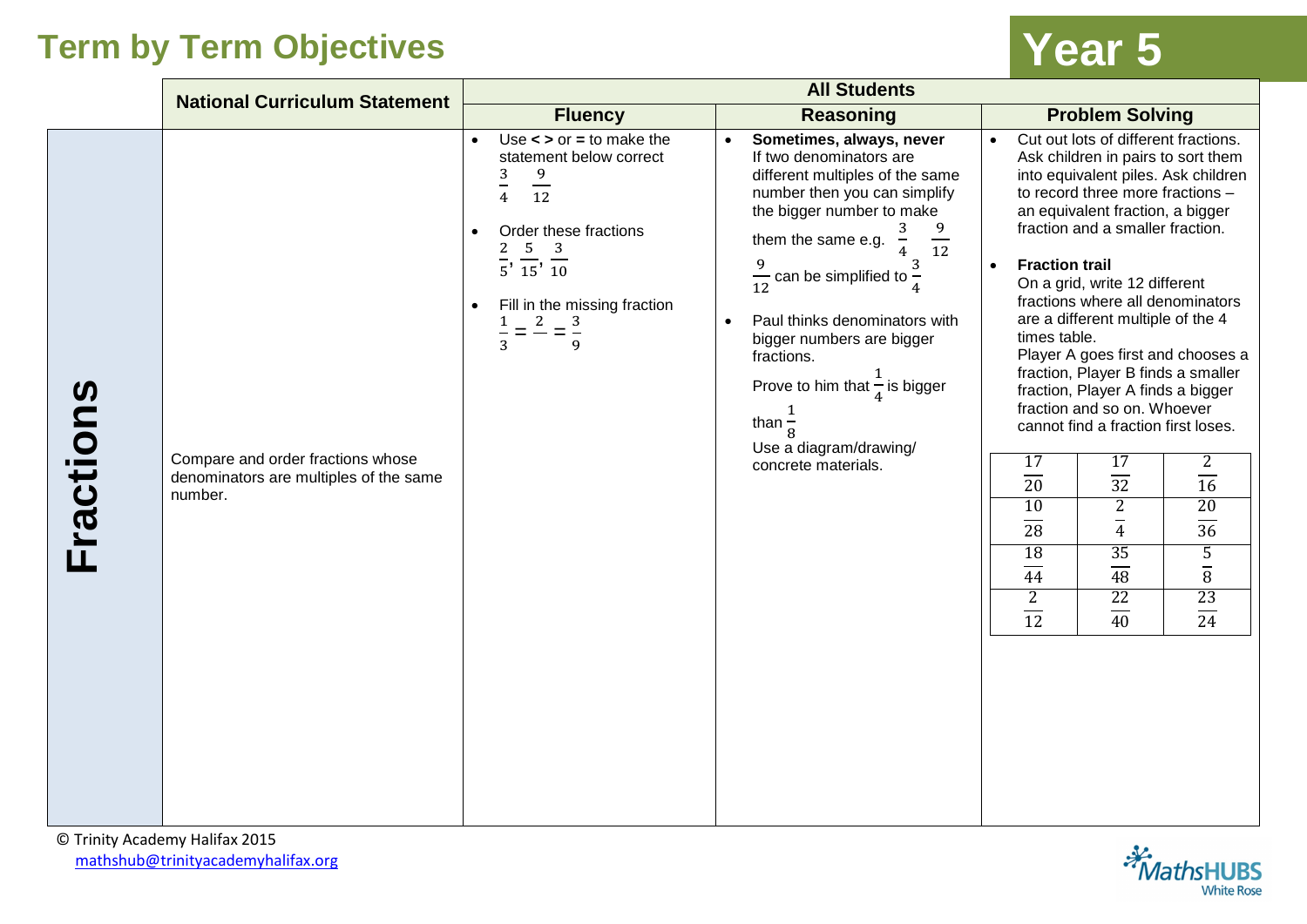|           | <b>National Curriculum Statement</b>                                                                                           | <b>All Students</b>                                                                                                                                                                                                                  |                                                                                                                                                                                                                                                                                                                                                                                                                               |                                                                                                                                                                                                                                                                           |  |  |  |  |
|-----------|--------------------------------------------------------------------------------------------------------------------------------|--------------------------------------------------------------------------------------------------------------------------------------------------------------------------------------------------------------------------------------|-------------------------------------------------------------------------------------------------------------------------------------------------------------------------------------------------------------------------------------------------------------------------------------------------------------------------------------------------------------------------------------------------------------------------------|---------------------------------------------------------------------------------------------------------------------------------------------------------------------------------------------------------------------------------------------------------------------------|--|--|--|--|
|           |                                                                                                                                | <b>Fluency</b>                                                                                                                                                                                                                       | <b>Reasoning</b>                                                                                                                                                                                                                                                                                                                                                                                                              | <b>Problem Solving</b>                                                                                                                                                                                                                                                    |  |  |  |  |
| Fractions | Identify, name and write equivalent<br>fractions of a given fraction, represented<br>visually including tenths and hundredths. | Find 5 equivalent fractions of $\frac{3}{4}$<br>Colour $\frac{6}{8}$ of this shape<br>$\bullet$<br>Complete the sentences:<br>$\bullet$<br>One eighth is a half of one<br>One sixth is a half of one<br>One quarter is a half of one | Which fraction is the odd<br>$\bullet$<br>one out?<br>Is this the only option?<br>Explain your answers.<br>4 16 9 12 20<br>6 24 12 18 30<br>Martin thinks you can only<br>$\bullet$<br>simplify even numbered<br>fractions because you keep<br>on halving until you get an<br>odd number.<br>Do you agree? Explain<br>why.<br>Is this statement true or<br>$\bullet$<br>false?<br>Explain why.<br>$\frac{3}{5}<\frac{11}{15}$ | Here are some fraction cards. All<br>$\bullet$<br>of the fractions are equal.<br>$\boldsymbol{B}$<br>4<br>20<br>$\mathcal C$<br>50<br>$\bm{A}$<br>$A + B = 16$<br>Work out the value of C.<br>Find the value of the symbol<br>$\bullet$<br>$\frac{1}{2} = \frac{1+5}{2+}$ |  |  |  |  |

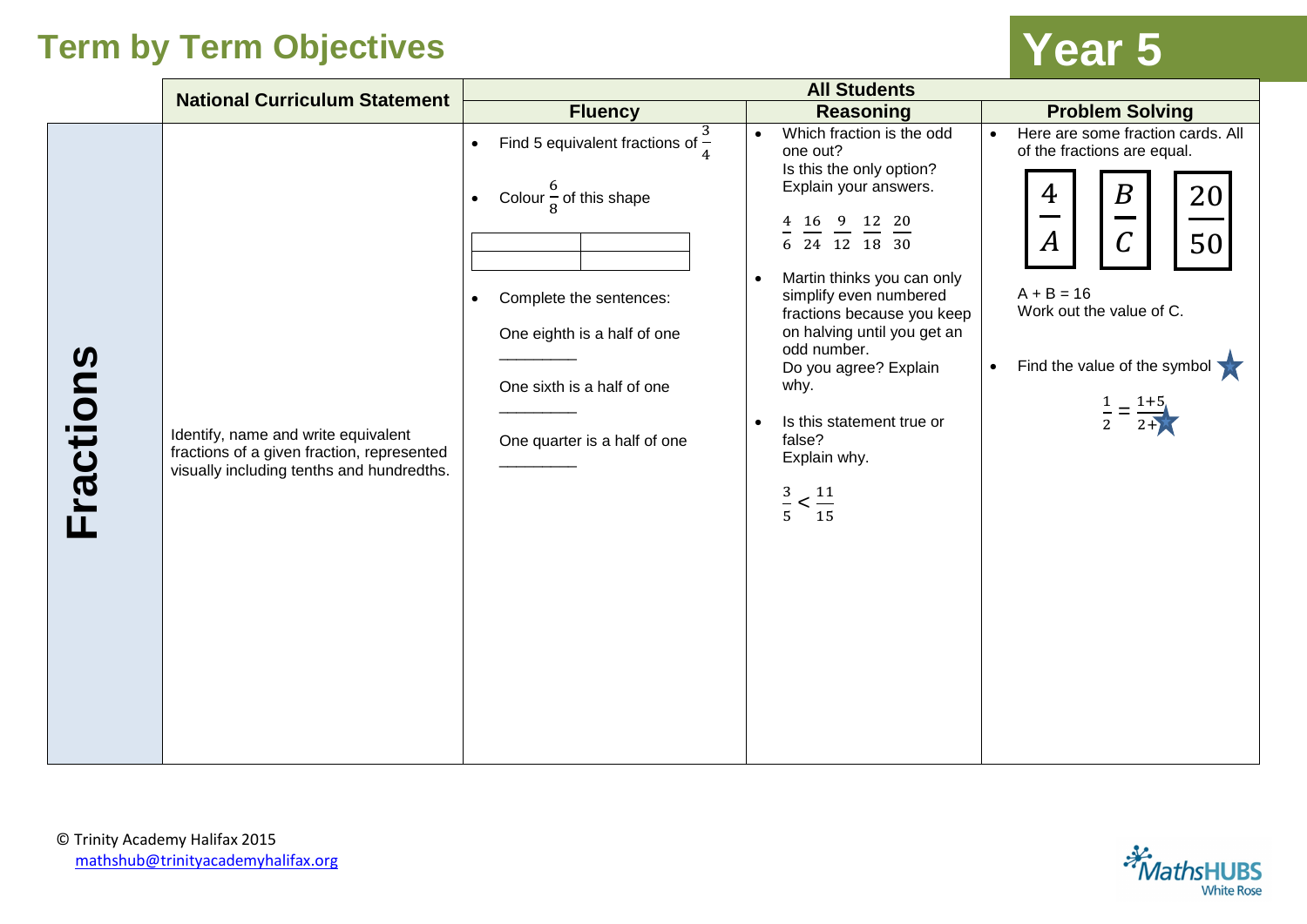|           | <b>National Curriculum Statement</b>                                                                                                                                                                                             | <b>All Students</b>                                                                                                                                                                                                                                     |                                                                                                                                                                                                                                                                      |                                                                                                                                                                                                                        |  |  |  |  |
|-----------|----------------------------------------------------------------------------------------------------------------------------------------------------------------------------------------------------------------------------------|---------------------------------------------------------------------------------------------------------------------------------------------------------------------------------------------------------------------------------------------------------|----------------------------------------------------------------------------------------------------------------------------------------------------------------------------------------------------------------------------------------------------------------------|------------------------------------------------------------------------------------------------------------------------------------------------------------------------------------------------------------------------|--|--|--|--|
|           |                                                                                                                                                                                                                                  | <b>Fluency</b>                                                                                                                                                                                                                                          | <b>Reasoning</b>                                                                                                                                                                                                                                                     | <b>Problem Solving</b>                                                                                                                                                                                                 |  |  |  |  |
|           |                                                                                                                                                                                                                                  | Convert these from mixed numbers<br>to improper fractions:<br>$3\frac{2}{5}$<br>$2\frac{1}{6}$<br>A pizza has 8 slices. At a party, 2                                                                                                                   | True or false<br>$\bullet$<br>A mixed number is not a<br>whole number.<br>Explain why.<br>Spot and explain the<br>mistake                                                                                                                                            | For the school's sports day, a<br>group of students prepared<br>$21\frac{1}{3}$ litres of lemonade. At the<br>end of the day they had $2\frac{5}{8}$ litres<br>left over.<br>How many litres of lemonade<br>were sold? |  |  |  |  |
| Fractions | Recognise mixed numbers and improper<br>fractions and convert from one form to<br>the other and write mathematical<br>statements >1 as a mixed number [for<br>example $\frac{2}{5} + \frac{4}{5} = \frac{6}{5} = 1\frac{1}{5}$ . | full pizzas and 3 slices are left<br>over.<br>Write this as an improper fraction.<br>Pencils are packed 6 to a box. A<br>$\bullet$<br>teacher hands them out and has $\frac{15}{6}$<br>left.<br>Write how many boxes she has left<br>as a mixed number. | $rac{13}{5} = 3\frac{3}{5}$<br>This was the pizza left over<br>$\bullet$<br>at a party.<br>Each pizza was cut<br>equally.<br>Anna said, "If you add the<br>11<br>$\frac{1}{r}$ we ate then there was 5<br>whole pizzas altogether."<br>Do you agree? Explain<br>why. | If they sold the lemonade in<br>125ml glasses, which they sold<br>at 30p each, how many glasses<br>did they sell and how much did<br>they make?                                                                        |  |  |  |  |



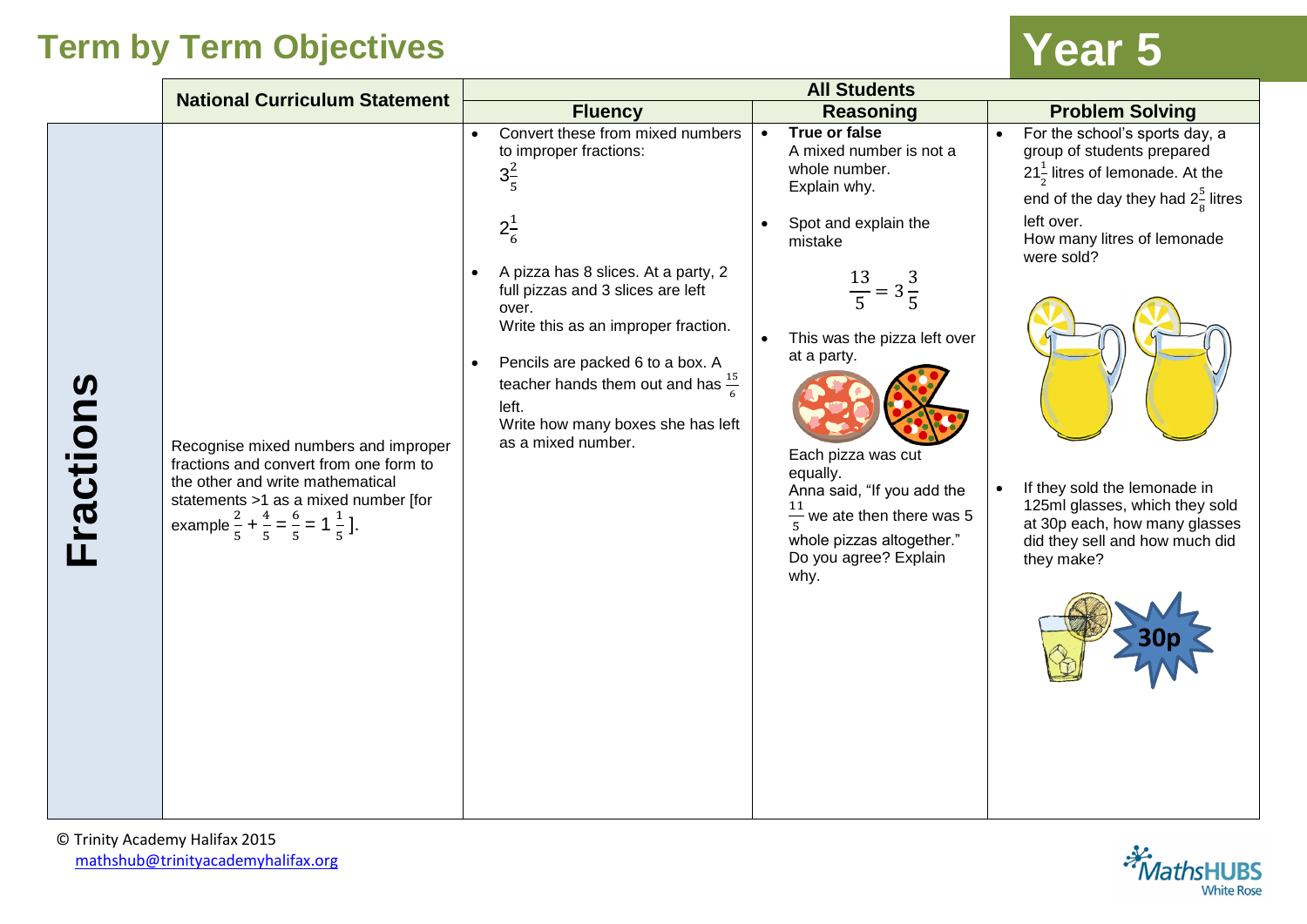|           | <b>National Curriculum Statement</b>                                                                               | <b>All Students</b>                                                                                                                                                                                                                                                                                                                                     |                                                                                                                                                                                                                                                                                                                                                                                                                                                                                                                                                                           |                                                                                                                                                                                                                                                                                                                                                                                                                                                                                                                                                          |  |  |  |
|-----------|--------------------------------------------------------------------------------------------------------------------|---------------------------------------------------------------------------------------------------------------------------------------------------------------------------------------------------------------------------------------------------------------------------------------------------------------------------------------------------------|---------------------------------------------------------------------------------------------------------------------------------------------------------------------------------------------------------------------------------------------------------------------------------------------------------------------------------------------------------------------------------------------------------------------------------------------------------------------------------------------------------------------------------------------------------------------------|----------------------------------------------------------------------------------------------------------------------------------------------------------------------------------------------------------------------------------------------------------------------------------------------------------------------------------------------------------------------------------------------------------------------------------------------------------------------------------------------------------------------------------------------------------|--|--|--|
|           |                                                                                                                    | <b>Fluency</b>                                                                                                                                                                                                                                                                                                                                          | <b>Reasoning</b>                                                                                                                                                                                                                                                                                                                                                                                                                                                                                                                                                          | <b>Problem Solving</b>                                                                                                                                                                                                                                                                                                                                                                                                                                                                                                                                   |  |  |  |
| Fractions | Add and subtract fractions with the same<br>denominator and denominators that are<br>multiples of the same number. | Calculate:<br>15 5<br>$=$<br>3<br>24 15<br>8<br>$\frac{2}{3} + \frac{8}{12}$<br>Kelsey and Beth had a bag of<br>sweets.<br>Kelsey took $\frac{2}{7}$ and Beth took $\frac{6}{21}$<br>What was the difference between<br>their amounts?<br>Fill in the missing fractions:<br>$\bullet$<br>18<br>$\overline{10}$<br>$\overline{5}$<br>$=\frac{1}{6}$<br>6 | Monica and Rachel are<br>$\bullet$<br>given this missing number<br>problem:<br>Monica thinks the missing<br>fraction is $\frac{3}{4}$<br>Rachel disagrees and<br>thinks it's a different<br>fraction.<br>Explain why it could be<br>both.<br>Joey eats $\frac{1}{3}$ of a cake. Ross<br>$\bullet$<br>says, "That means I have $\frac{7}{9}$<br>left to eat." Do you agree?<br>Explain why.<br>Which perimeter is bigger?<br>Give your answer as a<br>mixed number.<br>What do you notice?<br>$rac{2}{3}$ cm<br>$\frac{5}{8}$ cm<br>$\frac{4}{6}$ cm<br>$\frac{10}{16}$ cm | The green rectangle has a<br>$\bullet$<br>perimeter of $\frac{22}{4}$<br>Work out the value of x.<br>$x$ cm<br>$\frac{3}{4}$ cm<br>Beki bought 7L of paint from the<br>$\bullet$<br>shop.<br><b>Colour</b><br><b>Amount in tin</b><br><b>Blue</b> paint<br>$2\frac{1}{4}$ L<br><b>Red paint</b><br>$\frac{3}{2}$<br>White paint<br>$1\frac{1}{2}$<br>1 <sub>L</sub><br><b>Yellow paint</b><br>$\frac{1}{2}$ L<br>Green paint<br>Purple paint<br>$1\frac{3}{4}$ L<br>What variations of paint could<br>she have bought?<br>How many options can you find? |  |  |  |

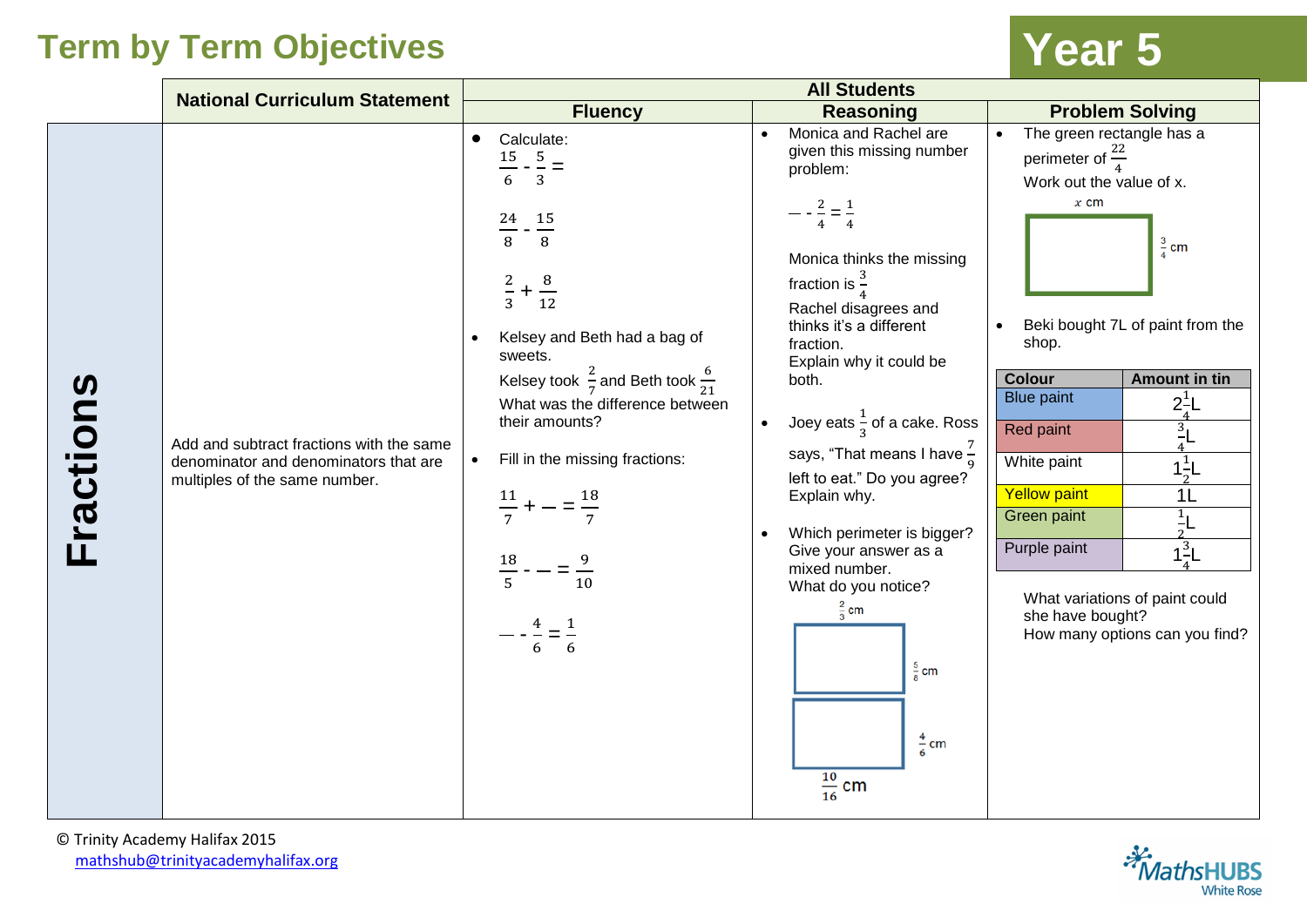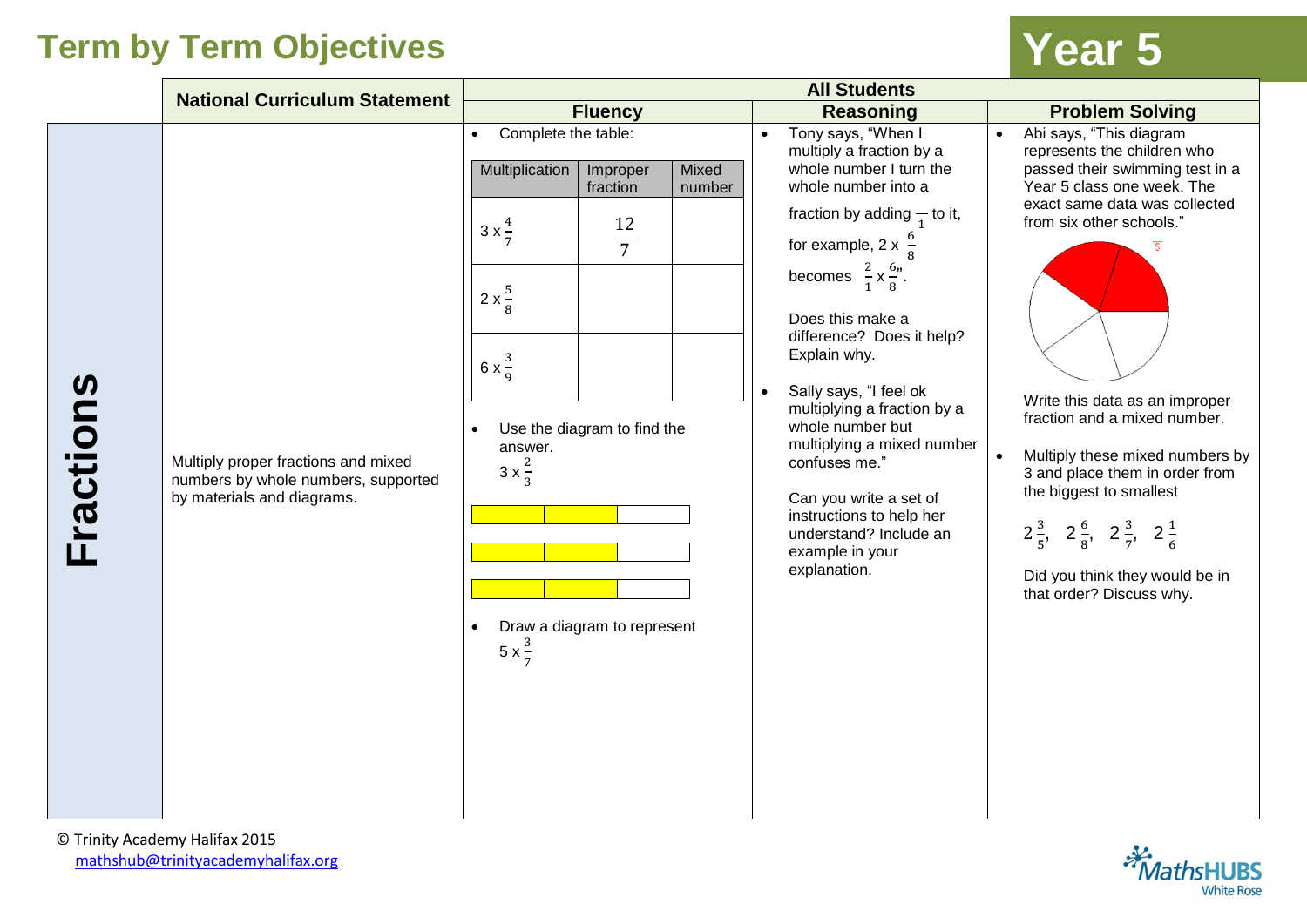|           | <b>National Curriculum Statement</b>                                                    | <b>All Students</b>                                                                                                                                       |                                                                                                                                                                                                                  |                                                                                                                                          |  |  |  |
|-----------|-----------------------------------------------------------------------------------------|-----------------------------------------------------------------------------------------------------------------------------------------------------------|------------------------------------------------------------------------------------------------------------------------------------------------------------------------------------------------------------------|------------------------------------------------------------------------------------------------------------------------------------------|--|--|--|
|           |                                                                                         | <b>Fluency</b>                                                                                                                                            | <b>Reasoning</b>                                                                                                                                                                                                 | <b>Problem Solving</b>                                                                                                                   |  |  |  |
|           |                                                                                         | • Fill in the blanks:<br>$=\frac{65}{100}$<br>$= 0.88$<br>0.2<br>$=$<br>Write the shaded part of this 100<br>$\bullet$<br>square grid as a decimal number | Rob is finding equivalent<br>$\bullet$<br>decimals and fractions.<br>He writes:<br>$\frac{30}{100}$ = 0.30<br>Can both sides of the<br>equals sign be simplified?<br>Explain why.<br>True or false?<br>$\bullet$ | Play decimal and fraction<br>$\bullet$<br>dominoes.<br>$\frac{30}{100}$<br>$\frac{75}{100}$<br>0.3<br>0.1<br>$\frac{1}{ }$<br>10<br>0.64 |  |  |  |
| Fractions | Read and write decimal numbers as<br>fractions [ for example 0.71 = $\frac{71}{100}$ ]. | and a fraction.<br>Match the decimal number to the<br>$\bullet$<br>equivalent fraction:                                                                   | Only percentages that are<br>multiples of 10 can be<br>simplified.                                                                                                                                               | Complete the statement below<br>$\bullet$<br>by only using these number<br>cards. You can use these cards<br>more than once.             |  |  |  |
|           |                                                                                         | 0.5<br>$\frac{50}{100}$                                                                                                                                   |                                                                                                                                                                                                                  |                                                                                                                                          |  |  |  |
|           |                                                                                         | $\frac{1}{2}$<br>0.05                                                                                                                                     |                                                                                                                                                                                                                  |                                                                                                                                          |  |  |  |
|           |                                                                                         | $\frac{5}{100}$<br>0.55                                                                                                                                   |                                                                                                                                                                                                                  |                                                                                                                                          |  |  |  |
|           |                                                                                         | $\frac{55}{100}$<br>0.50                                                                                                                                  |                                                                                                                                                                                                                  |                                                                                                                                          |  |  |  |



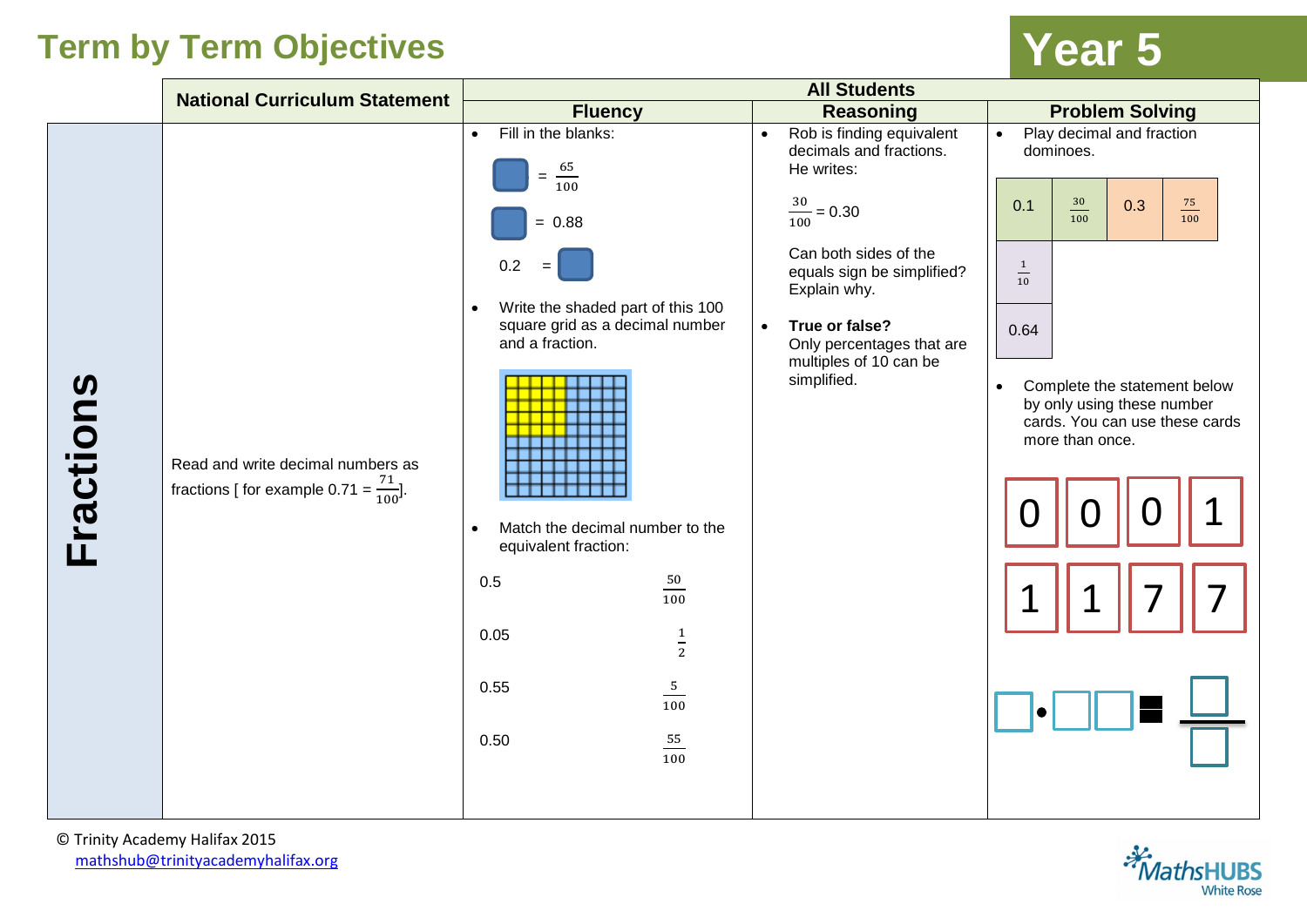|           | <b>National Curriculum Statement</b>                                                                                                      | <b>All Students</b>                                                                                                                                                                                                                                                                                                                                                                                                                                                                                                                                                                                                                    |                                                                                                                                                                                                                                                                                                                                                                                                                                                            |                                                                                                                                                                                                                                                                                                                                                                                                                                                                                                                                                                                             |  |  |  |  |
|-----------|-------------------------------------------------------------------------------------------------------------------------------------------|----------------------------------------------------------------------------------------------------------------------------------------------------------------------------------------------------------------------------------------------------------------------------------------------------------------------------------------------------------------------------------------------------------------------------------------------------------------------------------------------------------------------------------------------------------------------------------------------------------------------------------------|------------------------------------------------------------------------------------------------------------------------------------------------------------------------------------------------------------------------------------------------------------------------------------------------------------------------------------------------------------------------------------------------------------------------------------------------------------|---------------------------------------------------------------------------------------------------------------------------------------------------------------------------------------------------------------------------------------------------------------------------------------------------------------------------------------------------------------------------------------------------------------------------------------------------------------------------------------------------------------------------------------------------------------------------------------------|--|--|--|--|
|           |                                                                                                                                           | <b>Fluency</b>                                                                                                                                                                                                                                                                                                                                                                                                                                                                                                                                                                                                                         | <b>Reasoning</b>                                                                                                                                                                                                                                                                                                                                                                                                                                           | <b>Problem Solving</b>                                                                                                                                                                                                                                                                                                                                                                                                                                                                                                                                                                      |  |  |  |  |
| Fractions | Solve problems involving multiplication<br>and division, including scaling by simple<br>fractions and problems involving simple<br>rates. | There are 56 people playing<br>$\bullet$<br>rounders. $\frac{5}{8}$ of the players<br>are girls. How many girls are<br>playing?<br>In a class of 32 children, $\frac{3}{4}$ of<br>$\bullet$<br>them voted for maths as<br>their favourite subject. How<br>many children voted for<br>something else? Give your<br>answer as a whole number.<br>48 people work at an office.<br>$\bullet$<br>On Monday, $\frac{4}{6}$ of them<br>walked to work. How many<br>people walked to work?<br>Use the bar model to help<br>you visualise the problem.<br>48<br>$rac{1}{6}$<br>$\frac{1}{6}$<br>$rac{1}{6}$<br>$\overline{6}$<br>$\overline{6}$ | Ellie is solving this problem:<br>$\bullet$<br>Find $\frac{4}{6}$ of 24<br>She writes 16 down as the<br>answer.<br>Explain Ellie's mistake to<br>her and write down<br>instructions on how to solve<br>this.<br>Mr Patel asks Emily to circle<br>a quarter of some squares.<br>She circles the following<br>shapes.<br>Mr Patel says, "Well done!<br>You are correct!"<br>How many shapes were<br>there to start with? Explain<br>how you worked this out. | 90 people were asked what their<br>$\bullet$<br>favourite colour was. 75 chose red.<br>What fraction of people chose red?<br>Work your way through the maze by<br>$\bullet$<br>solving the questions.<br>S<br>$rac{2}{3}$ of<br>$2x_{6}^{4}$<br>$3x_9^2$<br>$\frac{8}{6}$<br>$\overline{q}$<br>45<br>$\frac{6}{6}$<br>$rac{5}{9}$<br>30 <sup>°</sup><br>$\frac{6}{7}$ of<br>$5x^3$<br>$4x\frac{5}{8}$<br>$\frac{20}{8}$<br>32 <sub>2</sub><br>42<br>$\frac{15}{5}$<br>$\frac{9}{32}$<br>36<br>$\frac{4}{10}+\frac{12}{20}$<br>$4x_{10}^{6}$<br>Finish<br>$\frac{10}{10}$<br>$\frac{24}{10}$ |  |  |  |  |

© Trinity Academy Halifax 2015 [mathshub@trinityacademyhalifax.org](mailto:mathshub@trinityacademyhalifax.org)

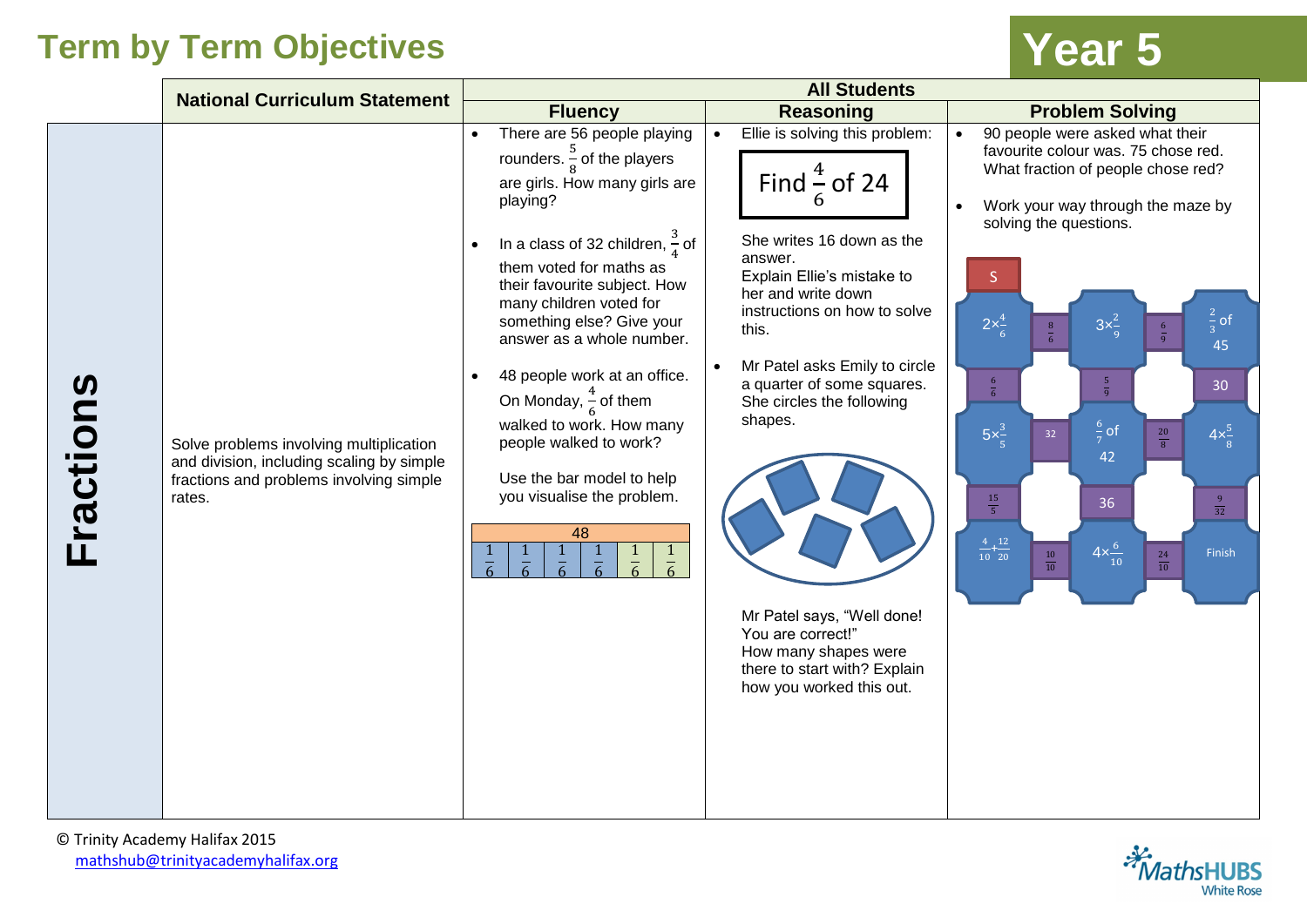|                 | <b>National Curriculum Statement</b>                                       | <b>All Students</b>                                                                                                                                                                                                                      |                                                                                                                                                                                                                                                                                                                                                                                                         |                                                                                                                                                                                                                                                                                                                                                                                                                                                    |  |  |  |  |
|-----------------|----------------------------------------------------------------------------|------------------------------------------------------------------------------------------------------------------------------------------------------------------------------------------------------------------------------------------|---------------------------------------------------------------------------------------------------------------------------------------------------------------------------------------------------------------------------------------------------------------------------------------------------------------------------------------------------------------------------------------------------------|----------------------------------------------------------------------------------------------------------------------------------------------------------------------------------------------------------------------------------------------------------------------------------------------------------------------------------------------------------------------------------------------------------------------------------------------------|--|--|--|--|
|                 |                                                                            | <b>Fluency</b>                                                                                                                                                                                                                           | <b>Reasoning</b>                                                                                                                                                                                                                                                                                                                                                                                        | <b>Problem Solving</b>                                                                                                                                                                                                                                                                                                                                                                                                                             |  |  |  |  |
| <b>Decimals</b> | Read, write, order and compare numbers<br>with up to three decimal places. | Write the decimal number<br>$\bullet$<br>that is illustrated below:<br>Write five and ninety-one<br>$\bullet$<br>tenths as a decimal number.<br>Insert $\lt$ or $\gt$ to make the<br>$\bullet$<br>statement below true.<br>0.006<br>0.06 | Prove that 8.9 is smaller<br>$\bullet$<br>than 9.8<br>What number is halfway<br>$\bullet$<br>between 2.7 and 3.4?<br>Explain how you worked it<br>out.<br>Which of the following is<br>$\bullet$<br>false?<br>1.009 < 1.09<br>1.249 > 1.25<br>1.35 > 1.053<br>Convince me!<br>Which of these numbers is<br>$\bullet$<br>closest in value to 0.2?<br>0.02<br>0.15<br>0.22<br>0.3<br>0.19<br>Explain why. | Put a digit in each box so that the<br>$\bullet$<br>numbers are in order from smallest to<br>largest.<br>6.1<br>.02<br>6.2<br>$6.$     2<br>6.<br>Here are two number lines.<br>7.38<br>7.58<br>B<br>$3.228$ $3.328$ $3.428$<br>Find the difference between the letters<br>A and B.<br>2 numbers have the difference of<br>$\bullet$<br>1.427 and one of the numbers is 3.665<br>What is the other number?<br>Are these the only possible numbers? |  |  |  |  |

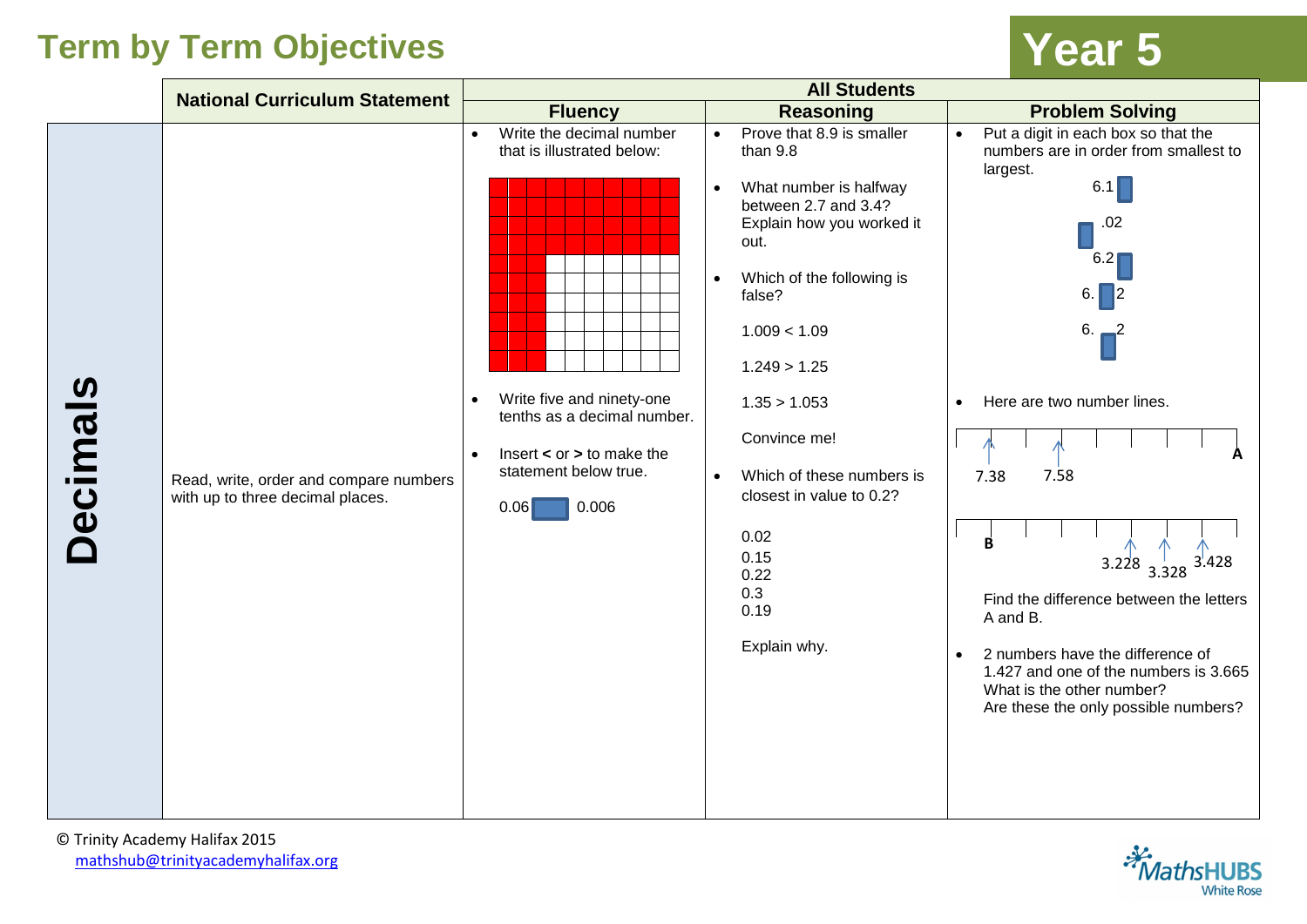|                 | <b>National Curriculum Statement</b>                                                               | <b>All Students</b>                                                                                                                                                                                                                                                  |                                                                                                                                                                                                                      |                                                                                                                                                                                                                                                                                                                                                                                                   |  |  |  |
|-----------------|----------------------------------------------------------------------------------------------------|----------------------------------------------------------------------------------------------------------------------------------------------------------------------------------------------------------------------------------------------------------------------|----------------------------------------------------------------------------------------------------------------------------------------------------------------------------------------------------------------------|---------------------------------------------------------------------------------------------------------------------------------------------------------------------------------------------------------------------------------------------------------------------------------------------------------------------------------------------------------------------------------------------------|--|--|--|
|                 |                                                                                                    | <b>Fluency</b>                                                                                                                                                                                                                                                       | <b>Reasoning</b>                                                                                                                                                                                                     | <b>Problem Solving</b>                                                                                                                                                                                                                                                                                                                                                                            |  |  |  |
| <b>Decimals</b> | Recognise and use thousandths and<br>relate them to tenths, hundredths and<br>decimal equivalents. | What does the 3 represent<br>$\bullet$<br>in<br>14.253?<br>Put the following numbers in<br>$\bullet$<br>ascending order:<br>six thousandths<br>0.5<br>$7\overline{ }$<br>1000<br>1 tenth<br>Fill in the missing box:<br>$\bullet$<br>$2.645 =$<br>$2 + 0.6 + 0.04 +$ | Sophie thinks 1.007 is<br>$\bullet$<br>bigger than 1.01 because 7<br>is bigger than 1. Do you<br>agree? Explain why.<br>1.007 > 1.01<br>Convince me that $\frac{1}{8}$ is bigger<br>$\bullet$<br>than $\frac{1}{80}$ | Use all five cards below:<br>$\bullet$<br>6<br>5<br>What is the smallest number you can<br>make?<br>What is the largest number you can<br>make?<br>How many numbers can you make<br>that are less than 0.5?<br>In this problem decimal numbers have<br>$\bullet$<br>been replaced with symbols.<br>What is the value in each box if:<br>$\frac{1}{10}$<br>$\frac{1}{100}$ =<br>$\frac{1}{1000}$ = |  |  |  |

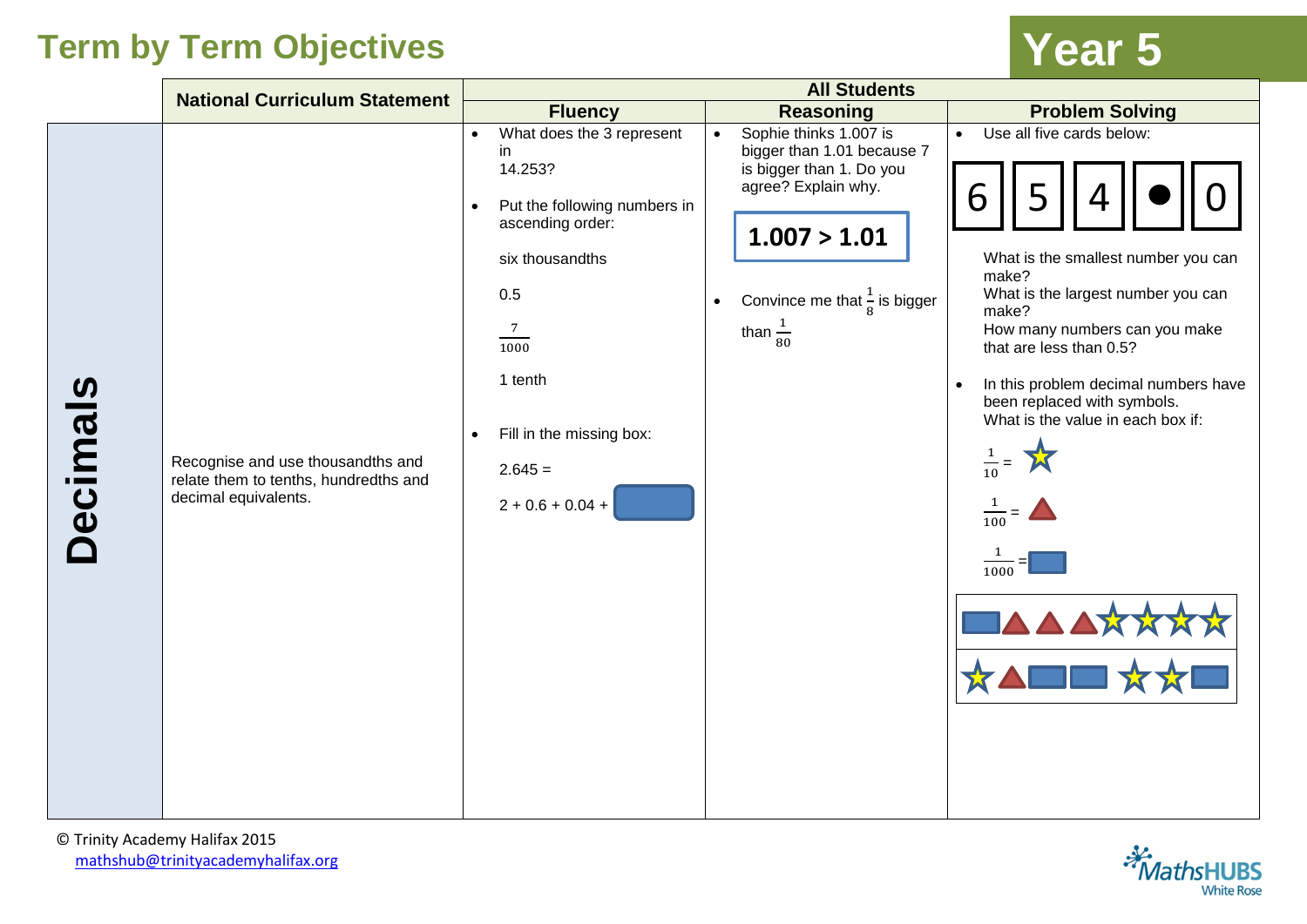|                 | <b>National Curriculum Statement</b>                                                               | <b>All Students</b>                                                                                                                                                                 |                                                                                                                                                                                                                                |                                                                                                                                                                                                                                                                                                                                                                                                                                    |
|-----------------|----------------------------------------------------------------------------------------------------|-------------------------------------------------------------------------------------------------------------------------------------------------------------------------------------|--------------------------------------------------------------------------------------------------------------------------------------------------------------------------------------------------------------------------------|------------------------------------------------------------------------------------------------------------------------------------------------------------------------------------------------------------------------------------------------------------------------------------------------------------------------------------------------------------------------------------------------------------------------------------|
|                 |                                                                                                    | <b>Fluency</b>                                                                                                                                                                      | <b>Reasoning</b>                                                                                                                                                                                                               | <b>Problem Solving</b>                                                                                                                                                                                                                                                                                                                                                                                                             |
|                 |                                                                                                    | Fill in the boxes:<br>$\bullet$<br>l is<br>18.5 rounded to<br>19<br>12.34 rounded to the<br>nearest whole number is                                                                 | Simon is measuring a box of<br>$\bullet$<br>chocolates with a ruler that<br>measures in centimetres<br>and millimetres.<br>$2 \t3 \t4 \t5$                                                                                     | Rounded to the nearest 0.1, A is 3.5<br>$\bullet$<br>and B is 3.0. What is the smallest<br>possible difference between A and B?<br>What is the largest possible<br>difference? Explain your strategy to a<br>partner.                                                                                                                                                                                                              |
|                 |                                                                                                    | rounded to the<br>nearest tenth is 14.4                                                                                                                                             | He measures it to the<br>nearest cm and writes the<br>answer 28cm. What is the<br>smallest length the box of<br>chocolates could be?                                                                                           | Use 3 10-sided dice (0-9) to create a<br>$\bullet$<br>decimal number to 2 decimal places.                                                                                                                                                                                                                                                                                                                                          |
| <b>Decimals</b> | Round decimals with two decimal places<br>to the nearest whole number and to one<br>decimal place. | Round each of these to the<br>nearest tenth:<br>4.38<br>2.72<br>10.04<br>The sales for a supermarket<br>increased by 82.78% during<br>December. Round this to<br>the nearest tenth. | A decimal number between<br>$\bullet$<br>11 and 20 rounds to the<br>same number when<br>rounded to the nearest tenth<br>and the nearest whole<br>number? What could this<br>be? Is there more than one<br>option? Explain why. | Round this number to the nearest<br>tenth.<br>Are there any other decimal numbers<br>you can make from these 3 digits?<br>Do they round to the same tenth?<br>What 3 numbers could you roll where<br>more than 1 of the numbers would<br>round to the same tenth?<br>Why does this work?<br>What number with two or three<br>$\bullet$<br>decimal places round to 3.0 when<br>rounded to the nearest tenth?<br>Is the only option? |

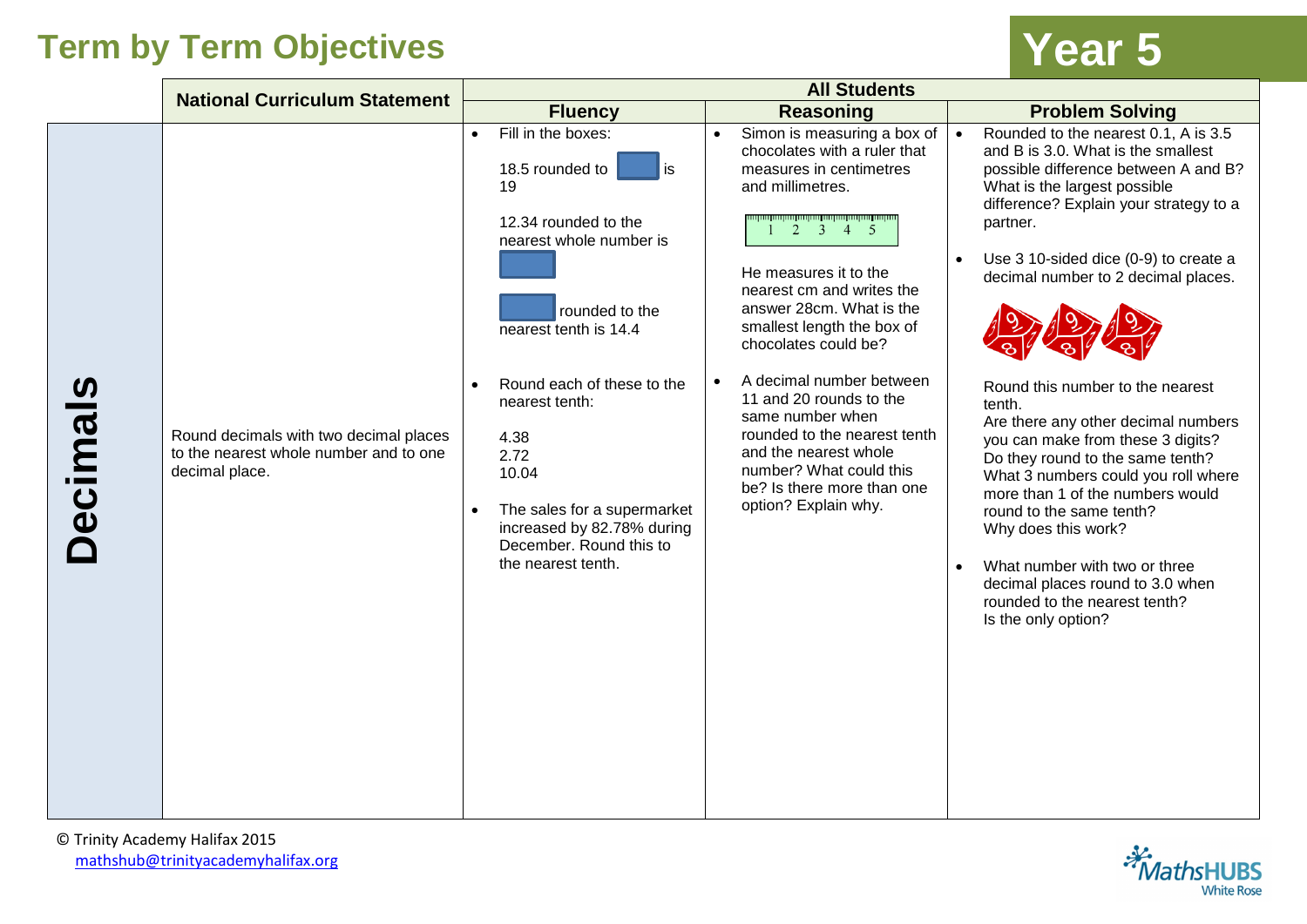|                 | <b>National Curriculum Statement</b>                           | <b>All Students</b>                                                                                                                                                                                                                                                                                                                                                                                                                                                                                  |                                                                                                                                                                                                                                                                                                                                                                                                                                                                                                                                                    |                                                                                                                                                                                                                                                                                                                                                                                                                                                                                                                                                                                            |
|-----------------|----------------------------------------------------------------|------------------------------------------------------------------------------------------------------------------------------------------------------------------------------------------------------------------------------------------------------------------------------------------------------------------------------------------------------------------------------------------------------------------------------------------------------------------------------------------------------|----------------------------------------------------------------------------------------------------------------------------------------------------------------------------------------------------------------------------------------------------------------------------------------------------------------------------------------------------------------------------------------------------------------------------------------------------------------------------------------------------------------------------------------------------|--------------------------------------------------------------------------------------------------------------------------------------------------------------------------------------------------------------------------------------------------------------------------------------------------------------------------------------------------------------------------------------------------------------------------------------------------------------------------------------------------------------------------------------------------------------------------------------------|
|                 |                                                                | <b>Fluency</b>                                                                                                                                                                                                                                                                                                                                                                                                                                                                                       | <b>Reasoning</b>                                                                                                                                                                                                                                                                                                                                                                                                                                                                                                                                   | <b>Problem Solving</b>                                                                                                                                                                                                                                                                                                                                                                                                                                                                                                                                                                     |
| <b>Decimals</b> | Solve problems involving number up to<br>three decimal places. | Barney jumped 3.842<br>$\bullet$<br>metres in a long jump<br>competition. Sophie jumped<br>1.319 metres further. How<br>far did Sophie jump?<br>Caroline took £20 to the<br>$\bullet$<br>shop. She spent £8.64<br>How much change did she<br>have?<br>Naomi and her friends<br>$\bullet$<br>completed a 30 mile walk for<br>charity over 3 days. On the<br>first day, they walked 12.87<br>miles, on the second day<br>they walked 16.55 miles.<br>How many miles did they<br>walk on the final day? | If $3.985 - 1.999 = 1.986$<br>$\bullet$<br>Explain why these are<br>true or false.<br>$2.985 - 0.999 = 0.986$<br>$4.985 - 0.999 = 1.986$<br>$3.885 + 2.099 = 5.986$<br>Explain how to use the<br>column method to work<br>out whole numbers<br>subtract decimal<br>numbers e.g.<br>$7 - 2.89 =$<br>Charges for a bag of<br>sweets are 3p per sweet<br>and 15p for a bag. If I<br>spent £3.75 on a bag of<br>sweets, how many<br>sweets did I buy?<br>Explain your strategy to a<br>partner. Did they use the<br>same strategy? Which is<br>easier? | Kevin and Peter leave for work from the<br>same house each day.<br>Kevin travels 11.36 miles to get to work<br>and Peter travels 10.29 miles every<br>morning except Monday and Friday when<br>he goes to his mum's house on his way.<br>This adds an extra 3.4 miles to his<br>journey.<br>Who travels the most in a week?<br>K&P<br>House<br>P Mum<br>P work<br>K work<br>Use these digit cards to make the<br>smallest and largest decimal number<br>possible. Find the difference between<br>them.<br>e.g. $3.408 - 1.596 =$<br>5<br>$\mathbf{3}$<br>6<br>$\Omega$<br>9<br>8<br>1<br>4 |

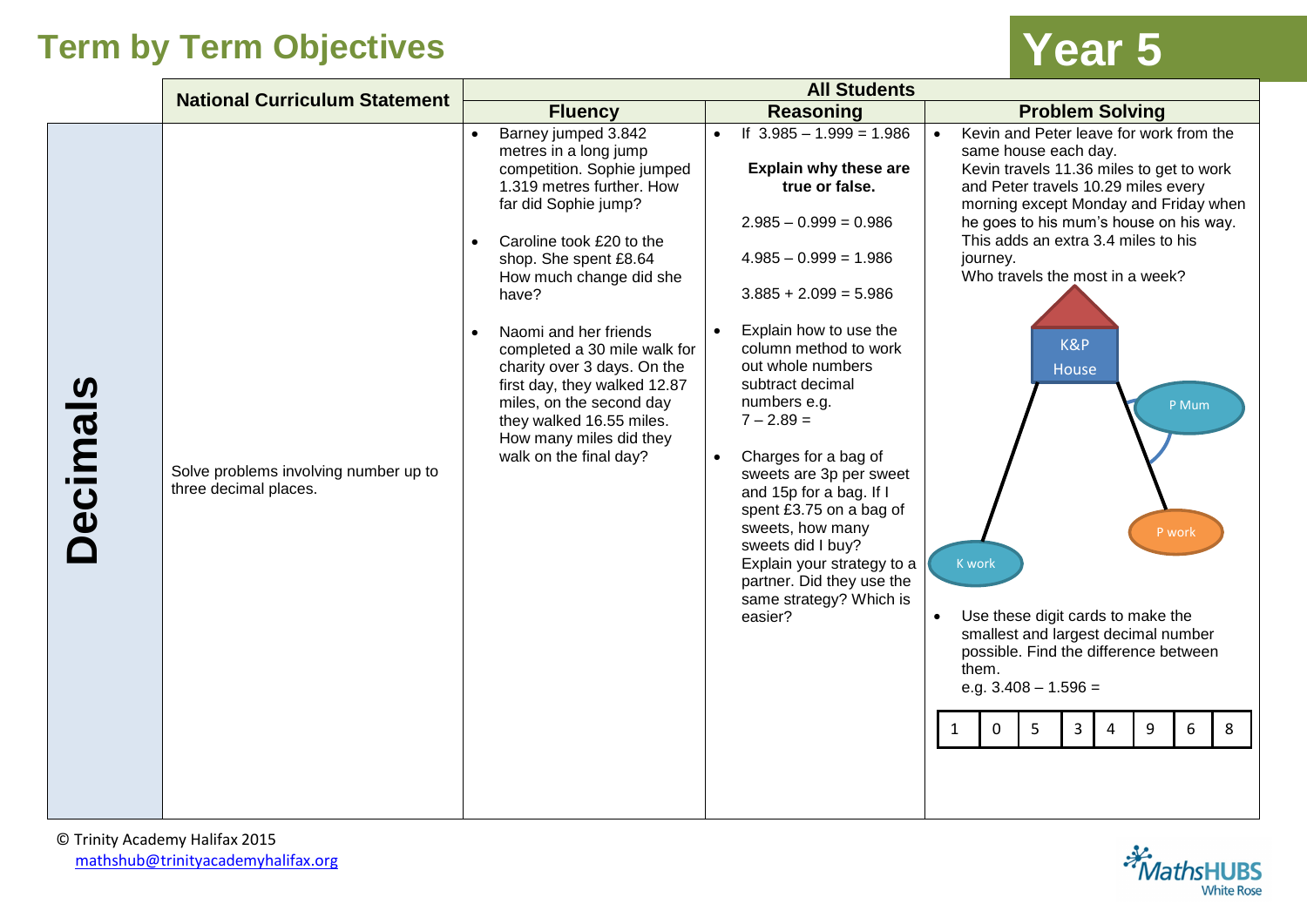|                 | <b>National Curriculum Statement</b>                                             | <b>All Students</b>                                                               |                                                                                  |                                                                                                                                                      |
|-----------------|----------------------------------------------------------------------------------|-----------------------------------------------------------------------------------|----------------------------------------------------------------------------------|------------------------------------------------------------------------------------------------------------------------------------------------------|
|                 |                                                                                  | <b>Fluency</b>                                                                    | <b>Reasoning</b>                                                                 | <b>Problem Solving</b>                                                                                                                               |
|                 |                                                                                  | Complete the grid:<br>$\bullet$<br>$\times 100$<br>$\div 1000$<br>x10             | True or false?<br>$\bullet$<br>When you multiply whole<br>and decimal numbers by | Put these calculations in order from<br>$\bullet$<br>smallest to biggest:                                                                            |
|                 |                                                                                  | 365<br>2669<br>12                                                                 | 10, 100 or 1000, you just<br>add noughts on to the<br>end.                       | 100 x 540                                                                                                                                            |
|                 |                                                                                  | Fill in the boxes:                                                                | If $5 \times 4 = 20$<br>$\bullet$                                                | 5.4 x 1000                                                                                                                                           |
|                 |                                                                                  | $\times$ 100 = 38<br>56<br>$= 5.6$                                                | Explain why these facts<br>are true without working<br>them out:                 | $5400 \div 10$                                                                                                                                       |
|                 |                                                                                  | $0.8 \times 1000$<br>$=$                                                          | $0.5 \times 4 = 2$<br>$200 \div 4 = 50$<br>$0.4 \times 0.5 = 0.2$                | $5400 \div 1000$                                                                                                                                     |
|                 | Multiply and divide whole numbers and<br>those involving decimals by 10, 100 and | Some facts have been cut<br>up. Work with a partner to<br>put them back together. |                                                                                  | $540 \div 10$                                                                                                                                        |
| <b>Decimals</b> | 1000.                                                                            | e.g. $74 \div 10 = 7.4$<br>31<br>100<br>$\times 100$<br>$\div 1000$               |                                                                                  | Using a number from column A, an<br>operation from B and a number from C,<br>how many ways can you find to make 70?<br>(There are more than 4 ways!) |
|                 |                                                                                  | 3100                                                                              |                                                                                  | $\, {\bf B}$<br>$\mathbf{C}$<br>A<br>X<br>$\overline{7}$<br>$\mathbf{1}$                                                                             |
|                 |                                                                                  | $= 0.031$<br>$\div 100$                                                           |                                                                                  | 70<br>10                                                                                                                                             |
|                 |                                                                                  | $= 1$                                                                             |                                                                                  | 700<br>100<br>$\div$<br>7000<br>1000                                                                                                                 |
|                 |                                                                                  | 31                                                                                |                                                                                  |                                                                                                                                                      |
|                 |                                                                                  |                                                                                   |                                                                                  |                                                                                                                                                      |
|                 |                                                                                  |                                                                                   |                                                                                  |                                                                                                                                                      |
|                 |                                                                                  |                                                                                   |                                                                                  |                                                                                                                                                      |

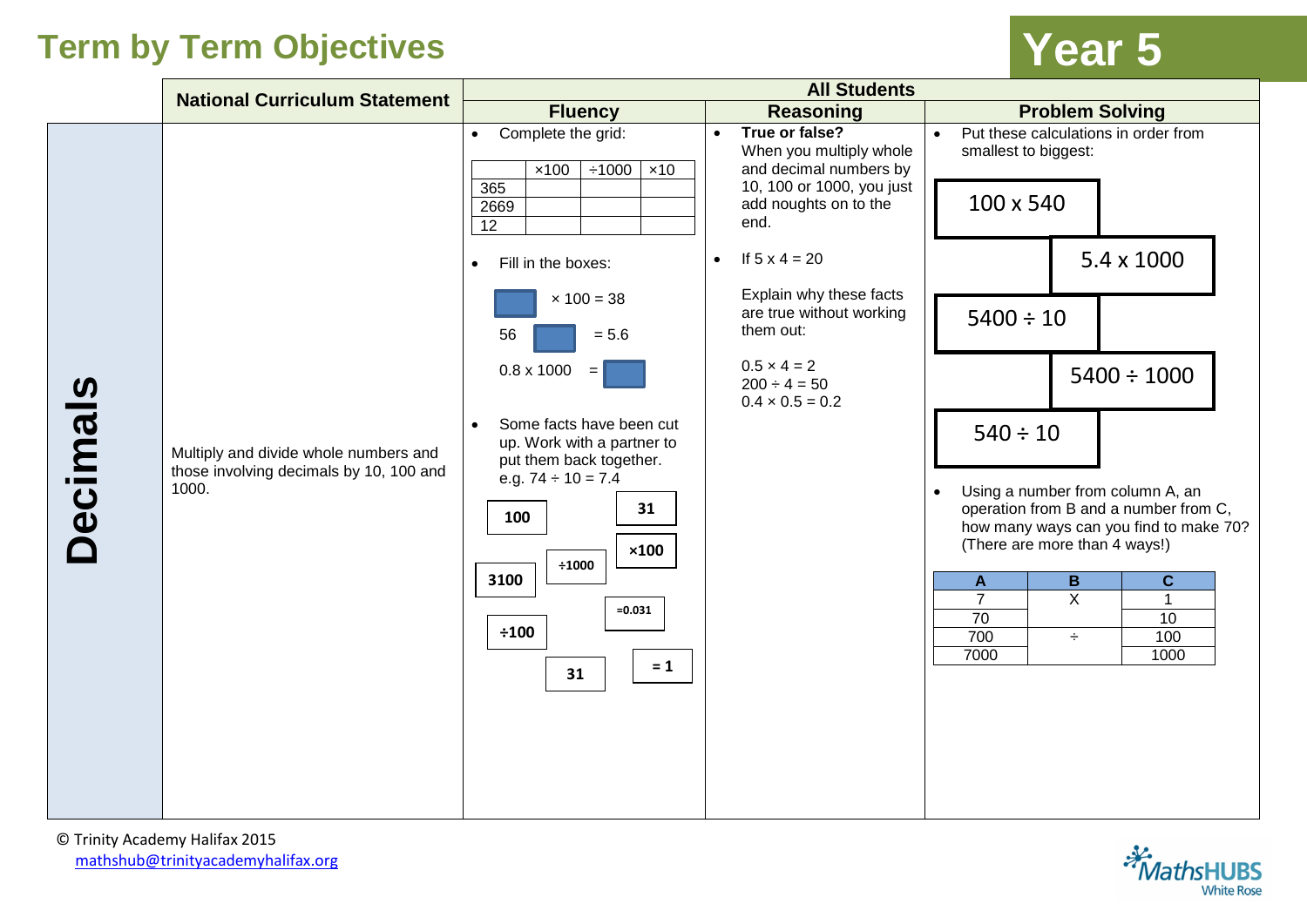|                 | <b>National Curriculum Statement</b>                                                                                                                       | <b>All Students</b>                                                                                                                                                                                                                                                                                                                                                                                                                                                                                                                                                                                      |                                                                                                                                                                                                                                                                                                                                                                                               |                                                                                                                                                                                                                                                                                                                                                                                                                                                                                                                                                                       |
|-----------------|------------------------------------------------------------------------------------------------------------------------------------------------------------|----------------------------------------------------------------------------------------------------------------------------------------------------------------------------------------------------------------------------------------------------------------------------------------------------------------------------------------------------------------------------------------------------------------------------------------------------------------------------------------------------------------------------------------------------------------------------------------------------------|-----------------------------------------------------------------------------------------------------------------------------------------------------------------------------------------------------------------------------------------------------------------------------------------------------------------------------------------------------------------------------------------------|-----------------------------------------------------------------------------------------------------------------------------------------------------------------------------------------------------------------------------------------------------------------------------------------------------------------------------------------------------------------------------------------------------------------------------------------------------------------------------------------------------------------------------------------------------------------------|
|                 |                                                                                                                                                            | <b>Fluency</b>                                                                                                                                                                                                                                                                                                                                                                                                                                                                                                                                                                                           | <b>Reasoning</b>                                                                                                                                                                                                                                                                                                                                                                              | <b>Problem Solving</b>                                                                                                                                                                                                                                                                                                                                                                                                                                                                                                                                                |
| <b>Decimals</b> | Use all four operations to solve problems<br>involving measure [for example, length,<br>mass, volume, money] using decimal<br>notation, including scaling. | A shop sold 6 bottles of<br>$\bullet$<br>water for £2.89. Each bottle<br>was 1.5L.<br>She bought 27L of water.<br>How much money did she<br>spend?<br>The flight from London to<br>$\bullet$<br>Alicante is 1465km the flight<br>from Manchester is 289km<br>longer. How long is the flight<br>from Manchester to<br>Alicante?<br>A family of four spent<br>$\bullet$<br>£1517.56 on a holiday. If<br>split equally, how much<br>would it cost each person?<br>Raisins are £1.45 for a<br>$\bullet$<br>packet. I have £10 to spend<br>on raisins. What is the<br>biggest number of packets I<br>can buy? | These are being<br>$\bullet$<br>measured.<br>What unit of<br>measurement should<br>they be measured in.<br>Explain why.<br>Glass of milk<br>Walking up 25 steps<br>The distance from<br><b>Edinburgh to Cornwall</b><br>Annie is adding up these<br>$\bullet$<br>mass values:<br>$1kg + 343g + 700g$<br>She does this<br>calculation:<br>100<br>343<br>$+700$<br>1143<br>Explain her mistake. | James is making buns for his friend's<br>birthday. He finds a recipe on the internet<br>for 20 people.<br>The ingredients he needs are:<br>200g caster sugar<br>200g butter<br>5 eggs<br>200g self-raising flour<br>2.5g baking powder<br>15ml milk<br>He only wants to make 12.<br>Write the list of ingredients with the<br>amount he needs of each item.<br>These lemons and limes are sold in a bag<br>in a local shop.<br>12 limes<br>900g<br>E2.40<br><b>6 lemons</b><br>520g<br>£1.00<br>Work out the price and Weight of a single<br>lemon and a single lime. |

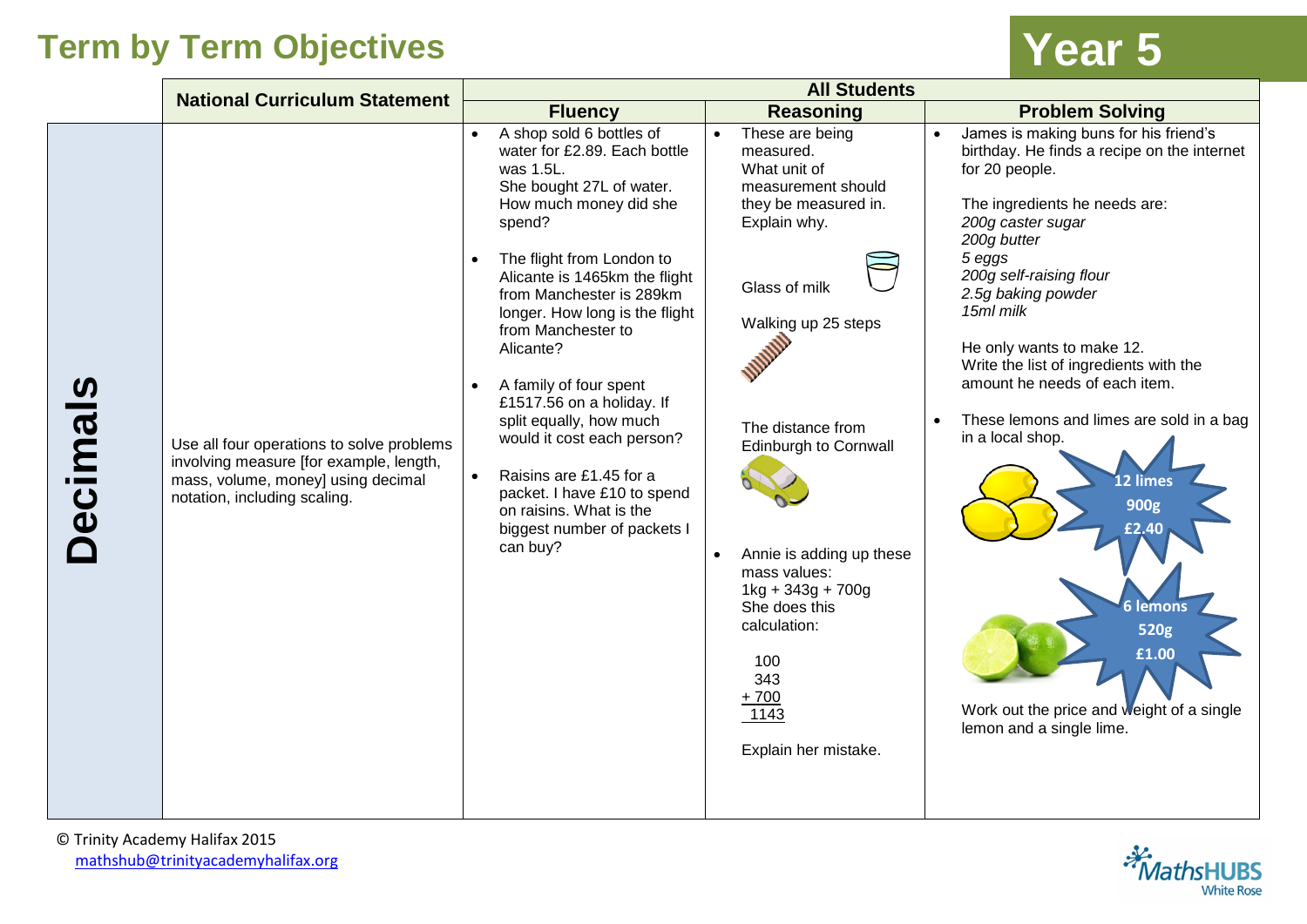|             | <b>National Curriculum Statement</b>                                                                                                                                                           | <b>All Students</b>                                                                                                                                                                                                                                                                                                                                                                                         |                                                                                                                                                                                                                                                                                                                                                                                                                                     |                                                                                                                                        |
|-------------|------------------------------------------------------------------------------------------------------------------------------------------------------------------------------------------------|-------------------------------------------------------------------------------------------------------------------------------------------------------------------------------------------------------------------------------------------------------------------------------------------------------------------------------------------------------------------------------------------------------------|-------------------------------------------------------------------------------------------------------------------------------------------------------------------------------------------------------------------------------------------------------------------------------------------------------------------------------------------------------------------------------------------------------------------------------------|----------------------------------------------------------------------------------------------------------------------------------------|
|             |                                                                                                                                                                                                | <b>Fluency</b>                                                                                                                                                                                                                                                                                                                                                                                              | <b>Reasoning</b>                                                                                                                                                                                                                                                                                                                                                                                                                    | <b>Problem Solving</b>                                                                                                                 |
| Percentages | Recognise the percent symbol (%) and<br>understand that percent relates to<br>'number of parts per hundred', and write<br>percentages as a fraction with<br>denominator 100, and as a decimal. | There are 100 malteasers in<br>$\bullet$<br>a bag. 56 were eaten. How<br>many are left?<br>Write this as a fraction and<br>as a decimal.<br>There are 200 lego pieces in<br>$\bullet$<br>a box. Theo uses 114 of<br>them to build a robot.<br>Write the amount he used<br>as a percentage out of 100<br>Fill in the missing boxes to<br>$\bullet$<br>make the statement true:<br>$\% = \frac{1}{100} = 0.1$ | Clare reads 150 pages of<br>her 500 page book. She<br>says, "I have $\frac{350}{500}$ pages<br>left to read." Can she<br>write this as a<br>percentage out of 100?<br>Explain why.<br>True or false?<br>You can write 12.5% as<br>a decimal<br>Explain your answer.<br>Lilly has a 100 square<br>$\bullet$<br>grid. She colours in 25%<br>of them and says, "I have<br>coloured in $\frac{1}{4}$ "<br>Is she right? Explain<br>why. | This 50 square grid showing a percentage<br>$\bullet$<br>out of 100 has been cut up. Work out the<br>percentage from the pieces below. |

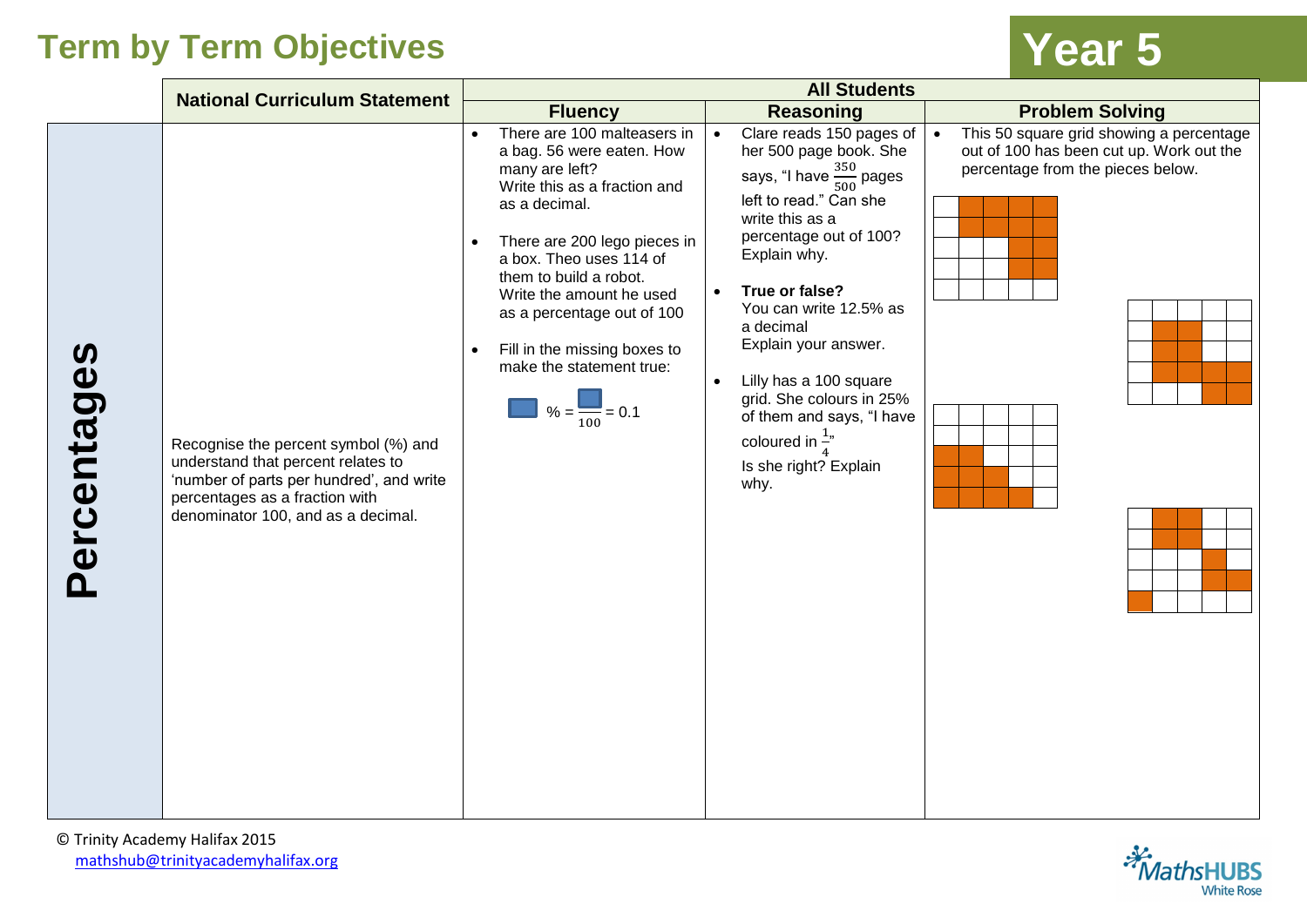|             |                                                                                                                                                                                                                                                                   | <b>All Students</b>                                                                                                                                                                                                                                                                                                                                                                                                    |                                                                                                                                                                                                                                                                                                                                                          |                                                                                                                                                                                                                                                                                                                                                                                                                                                                                                                                                                           |
|-------------|-------------------------------------------------------------------------------------------------------------------------------------------------------------------------------------------------------------------------------------------------------------------|------------------------------------------------------------------------------------------------------------------------------------------------------------------------------------------------------------------------------------------------------------------------------------------------------------------------------------------------------------------------------------------------------------------------|----------------------------------------------------------------------------------------------------------------------------------------------------------------------------------------------------------------------------------------------------------------------------------------------------------------------------------------------------------|---------------------------------------------------------------------------------------------------------------------------------------------------------------------------------------------------------------------------------------------------------------------------------------------------------------------------------------------------------------------------------------------------------------------------------------------------------------------------------------------------------------------------------------------------------------------------|
|             |                                                                                                                                                                                                                                                                   | <b>Fluency</b>                                                                                                                                                                                                                                                                                                                                                                                                         | <b>Reasoning</b>                                                                                                                                                                                                                                                                                                                                         | <b>Problem Solving</b>                                                                                                                                                                                                                                                                                                                                                                                                                                                                                                                                                    |
| Percentages | <b>National Curriculum Statement</b><br>Solve problems which require knowing<br>percentage and decimal equivalents of $\frac{1}{2}$ ,<br>$\frac{1}{4}, \frac{1}{5}, \frac{2}{5}, \frac{4}{5}$ and those fractions with a<br>denominator of a multiple of 10 or 25 | Ash spends $\frac{3}{5}$ of his money<br>$\bullet$<br>on a coat and 30% on<br>shoes. He started with £55.<br>How much does he have<br>left?<br>A painter uses $\frac{1}{25}$ of white<br>$\bullet$<br>paint to paint a wall. What<br>percentage does he have<br>left?<br>Here are a mix of equivalent<br>percentages, fractions and<br>decimals. Put them into<br>correct piles.<br>(Cut up and put in an<br>envelope) | Blake is working out how<br>much money he can<br>spend on his dad's<br>birthday present. He<br>wants to spend 60% on a<br>camera and $\frac{4}{9}$ on a t-shirt.<br>Explain to Blake why this<br>is not possible.<br>If<br>$\bullet$<br>$0.1 = \frac{1}{10}$<br>$0.2 = \frac{2}{10}$<br>Then<br>$0.15 = \frac{1.5}{10}$<br>Do you agree? Explain<br>why. | Bingo!<br>$\bullet$<br>Each child makes a grid of 6 and writes<br>down 6 different, sensible (linking to<br>objective) fractions or percentages. Read<br>out decimals. First to mark off their whole<br>board wins!<br>75%<br>$\mathbf{1}$<br>$\overline{10}$<br>15<br>80%<br>$\overline{100}$<br>10<br>40%<br>$\overline{50}$<br>In pairs, take a pack of cards of different<br>fractions, decimals and percentages. Turn<br>them over one at a time. The first person<br>to write an equivalent fraction, decimal or<br>percentage on their whiteboard wins a<br>point. |
|             |                                                                                                                                                                                                                                                                   |                                                                                                                                                                                                                                                                                                                                                                                                                        |                                                                                                                                                                                                                                                                                                                                                          |                                                                                                                                                                                                                                                                                                                                                                                                                                                                                                                                                                           |